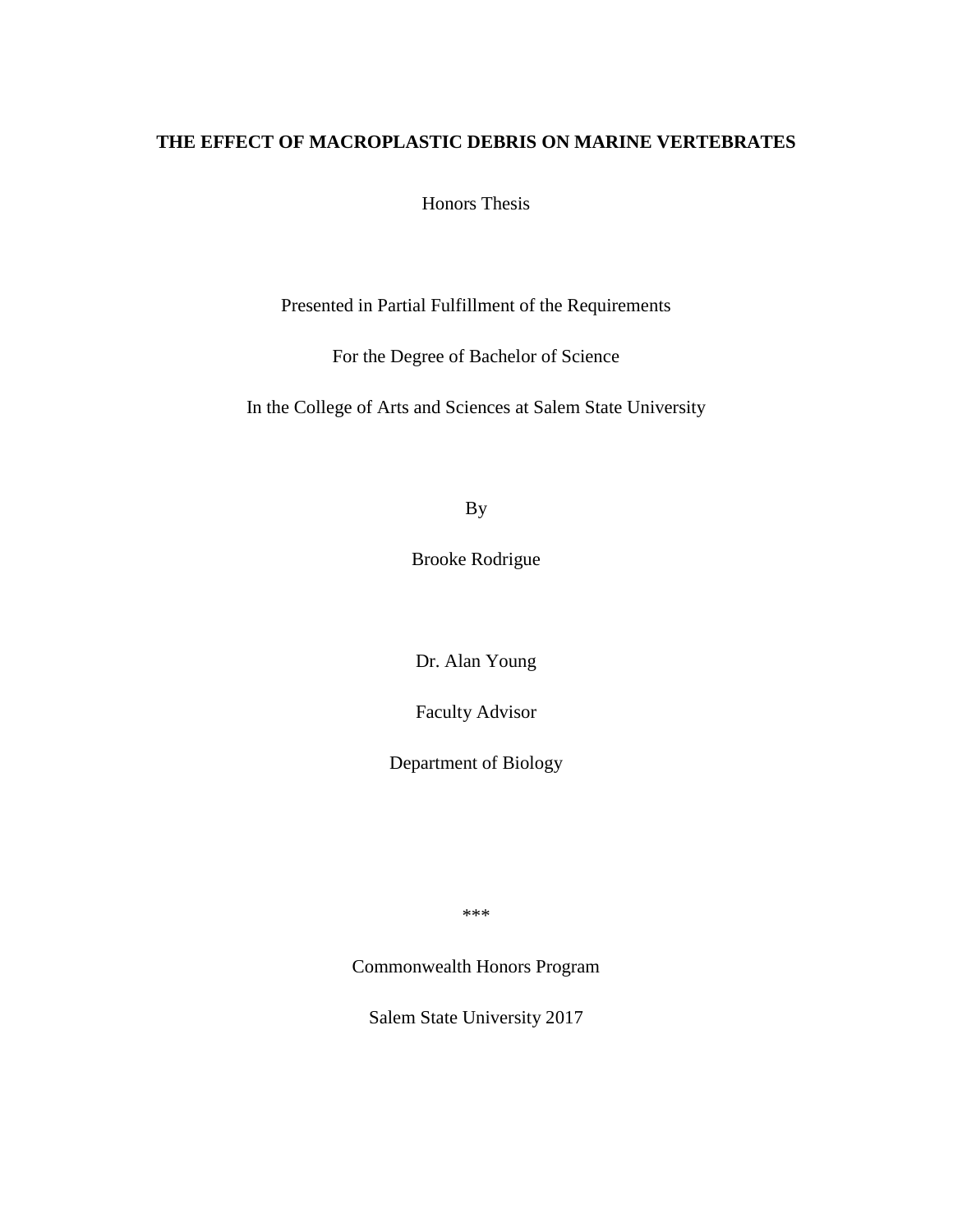# **Table of Contents**

|                                                                            | Page           |
|----------------------------------------------------------------------------|----------------|
| List of Figures                                                            | 3              |
| Abstract and Keywords                                                      | $\overline{4}$ |
| 1.0 Plastic as marine debris                                               | 5              |
| 1.1 Case Study: White Horse Beach                                          | 5              |
| 2.0 Macroplastic Facts and Figures                                         | 8              |
| 2.1 Sources of plastic pollution in marine environment                     | 9              |
| 2.2 Effect of ocean currents on plastic distribution and "garbage patches" | 10             |
| 2.3 Plastic Toxicity and Bioaccumulation                                   | 12             |
| 3.0 Plastic Pollution and Marine Vertebrates                               | 13             |
| 3.1 Entanglement                                                           | 14             |
| 3.2 Presence in nesting material                                           | 17             |
| 3.3 Engulfment and Ingestion                                               | 18             |
| 4.0 Effects on marine ecosystems as a whole                                | 24             |
| 4.1 Solutions                                                              | 26             |
| References                                                                 | 27             |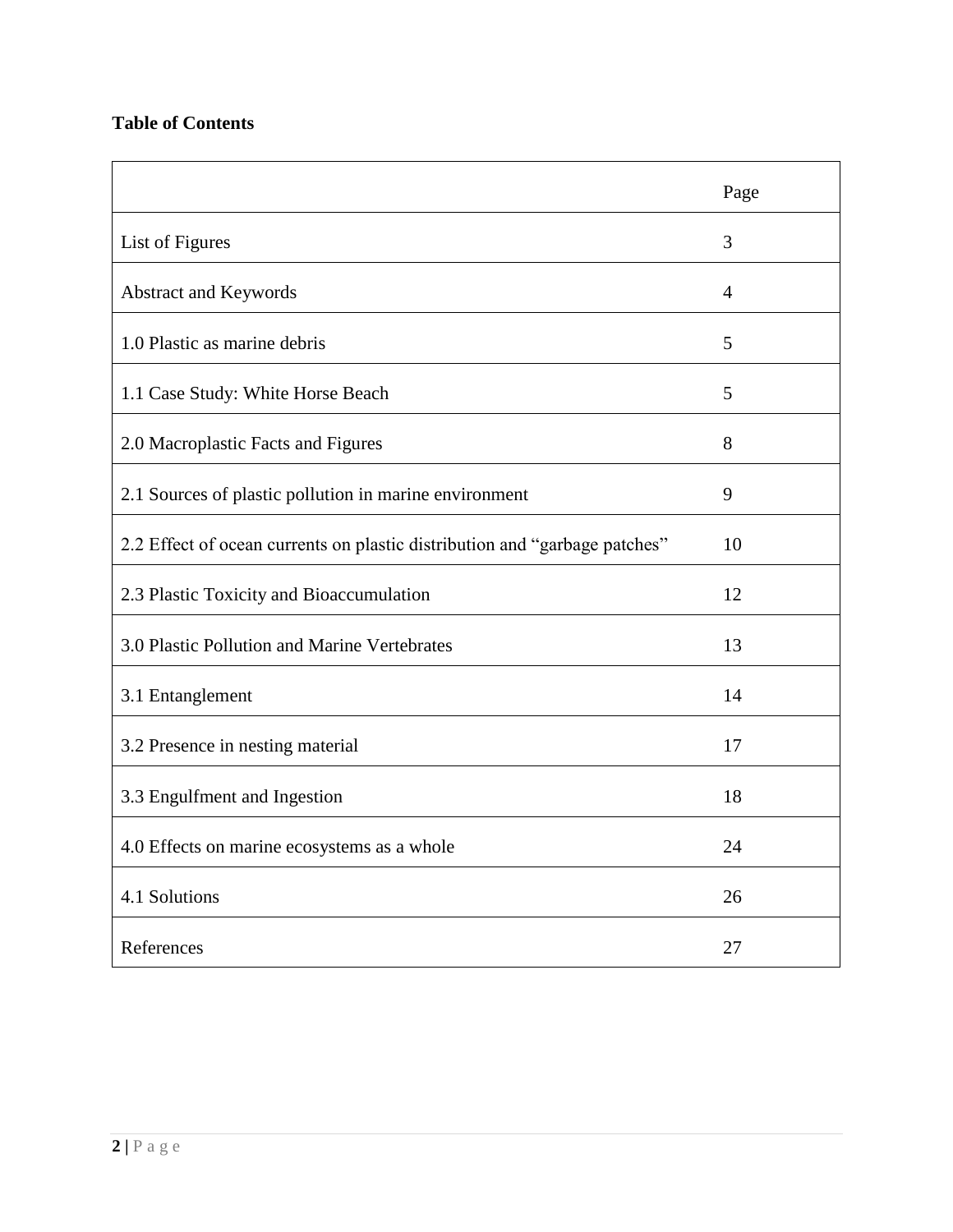# **List of Figures**

|          | Caption                                                                                                                                                                               | Page |
|----------|---------------------------------------------------------------------------------------------------------------------------------------------------------------------------------------|------|
| Figure 1 | Typical pile of consumer goods left on beach, mainly alcoholic<br>containers.                                                                                                         | 6    |
| Figure 2 | Section of beach surveyed in Plymouth, MA. Reeds and washed up<br>organic material containing many hard plastics.                                                                     | 6    |
| Figure 3 | Average composition of trash found at White Horse Beach, Plymouth,<br>MA over all seven visits to the site.                                                                           | 7    |
| Figure 4 | Masses of plastic drinking containers (PDC), various hard plastics<br>(VHP), and plastic bags (PB) recorded at each visit to White Horse<br>Beach, Plymouth, MA.                      | 7    |
| Figure 5 | "Categories of net entanglement injuries: (a) 'constriction', (b) 'wound',<br>(c) 'evident' and (d) 'constriction and wound', (e) 'trailing material<br>evident" (Allen et al., 2012) | 17   |
| Figure 6 | Incidence of plastic in Booby nests (Verlis et al., 2014)                                                                                                                             | 18   |
| Figure 7 | Plastic in the decayed body of an albatross chick (Moore, 2008)                                                                                                                       | 20   |
| Figure 8 | Macroplastics found in Franciscana dolphins in a study by Denuncio et<br>al. (2011)                                                                                                   | 24   |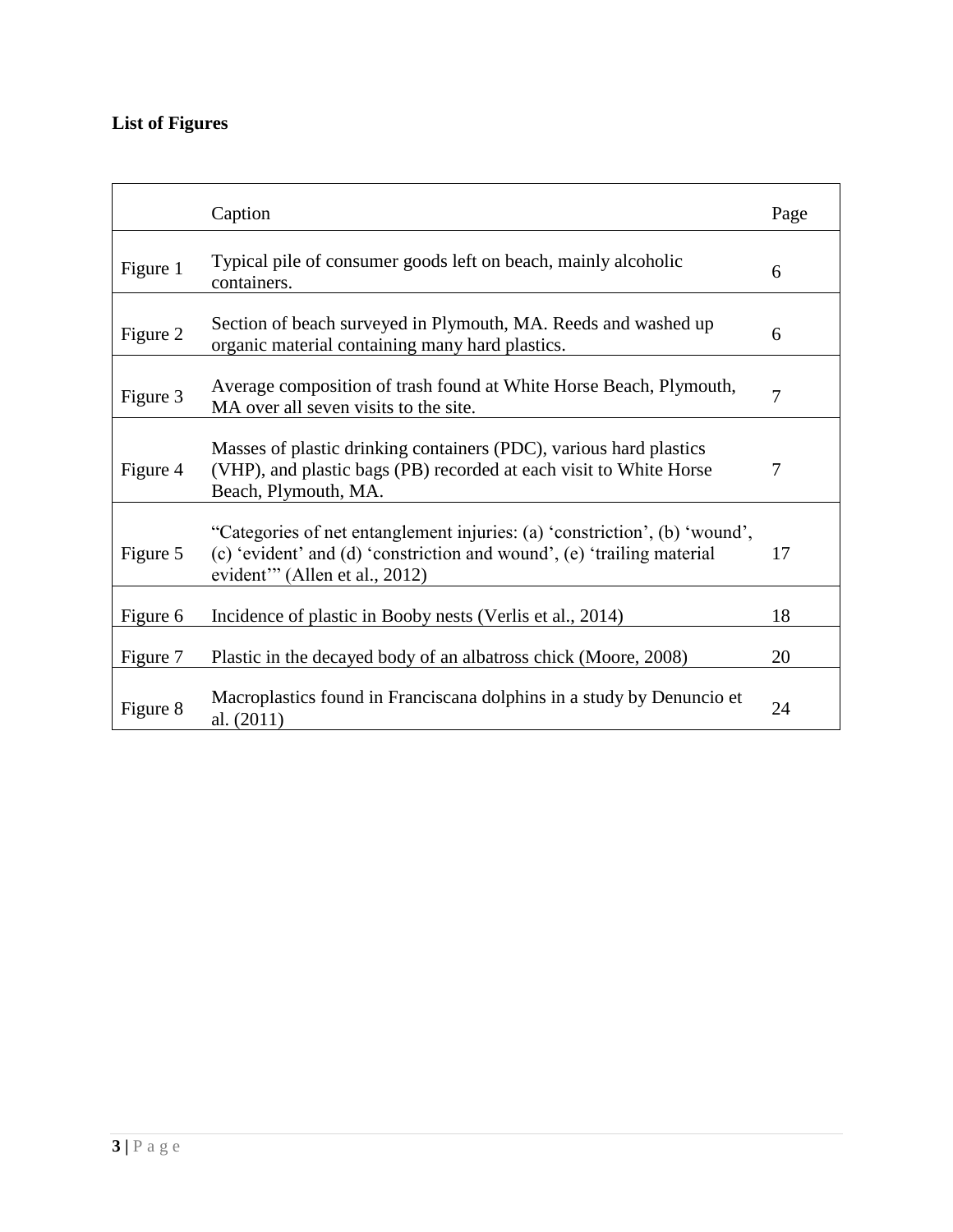### **Abstract**

Plastic pollution causes mortality of marine vertebrates, endangers populations, and affects entire ecosystems. This literature review examines the effects of macroplastic on marine animals. Through scholarly databases, the author researched how plastic negatively impacts ecosystems and marine vertebrates. The major themes (e.g. toxicity, hazardous ingestion or entanglement) of fortyeight sources were analyzed or evaluated in this paper. Plastic pollution is a major phenomenon that is affecting the health of the marine environment. Anthropogenic debris makes its way around the world via ocean currents and can affect coastal and oceanic animals. Macroplastics are plastics larger than 0.5 mm and are visible to the naked eye. Organisms such as marine mammals, seabirds, and fish are affected by macroplastics through ingestion, entanglement, or direct contact generally because plastics can contain many toxic additives. Solutions to plastic pollution effects on marine vertebrates include sustainable fishing practices and reduction/management of waste.

**Keywords:** macroplastics, plastic pollution, marine debris, ingestion, entanglement, bioaccumulation, biomagnification, toxins, marine vertebrates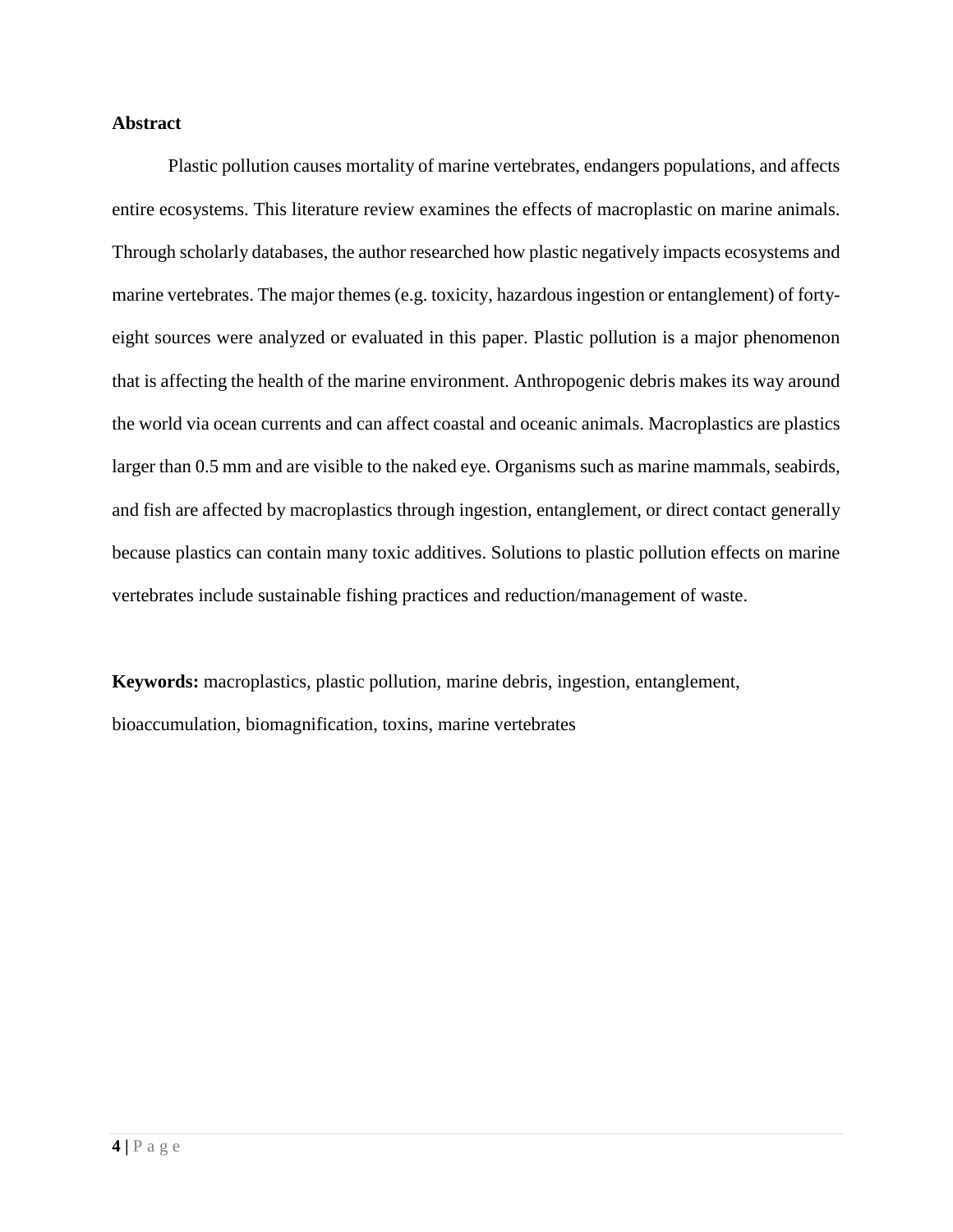#### 1.0 Plastic as marine debris

Ocean pollution by plastic waste is a modern phenomenon of interest to scientists and civilians alike. Plants and animals are greatly affected by the presence of these unnatural oil-born products. This review articulates the concerns made by scientific researchers regarding plastic pollution effects on marine vertebrates in a variety of ecosystems. Plastic pollution is becoming well-studied because it is affecting marine ecosystems globally.

While plastics have some incredibly useful functions for humans, they also have equally dangerous qualities in the natural world. They are persistent polymers which means they can stay in an environment for many years (Bergmann et al., 2015). The fact that they are of light weight is also a consideration in their mobility. Some materials which are lost to the ocean (e.g., anchors) sink and have localized impacts on their surroundings, but plastic's low density allows it to be tossed and carried across the world impacting all sorts of organisms along the way (Laist, 1987). Plastic products which end up in the ocean can be incredibly hazardous to marine life. Marine vertebrates are not only subject to entanglement in macroplastics, but they are also threatened by starvation if they consume these non-degradable materials (Quayle, 1992). Plastic pollution can happen anywhere, whether it be at the center of an ocean gyre or along a public beach.

#### 1.1 Case Study: White Horse Beach

To explore the abundance of plastic waste and trash on public beaches, on seven occasions from May 21 through July 19 of 2016, I collected all visible trash at White Horse Beach in Plymouth MA. I then sorted the trash into the following categories: glass bottles, plastic drink containers, various hard plastics, aluminum cans, paper products, fishing equipment, and plastic bags. I recorded the total weight of each grouping of items and calculated the percent composition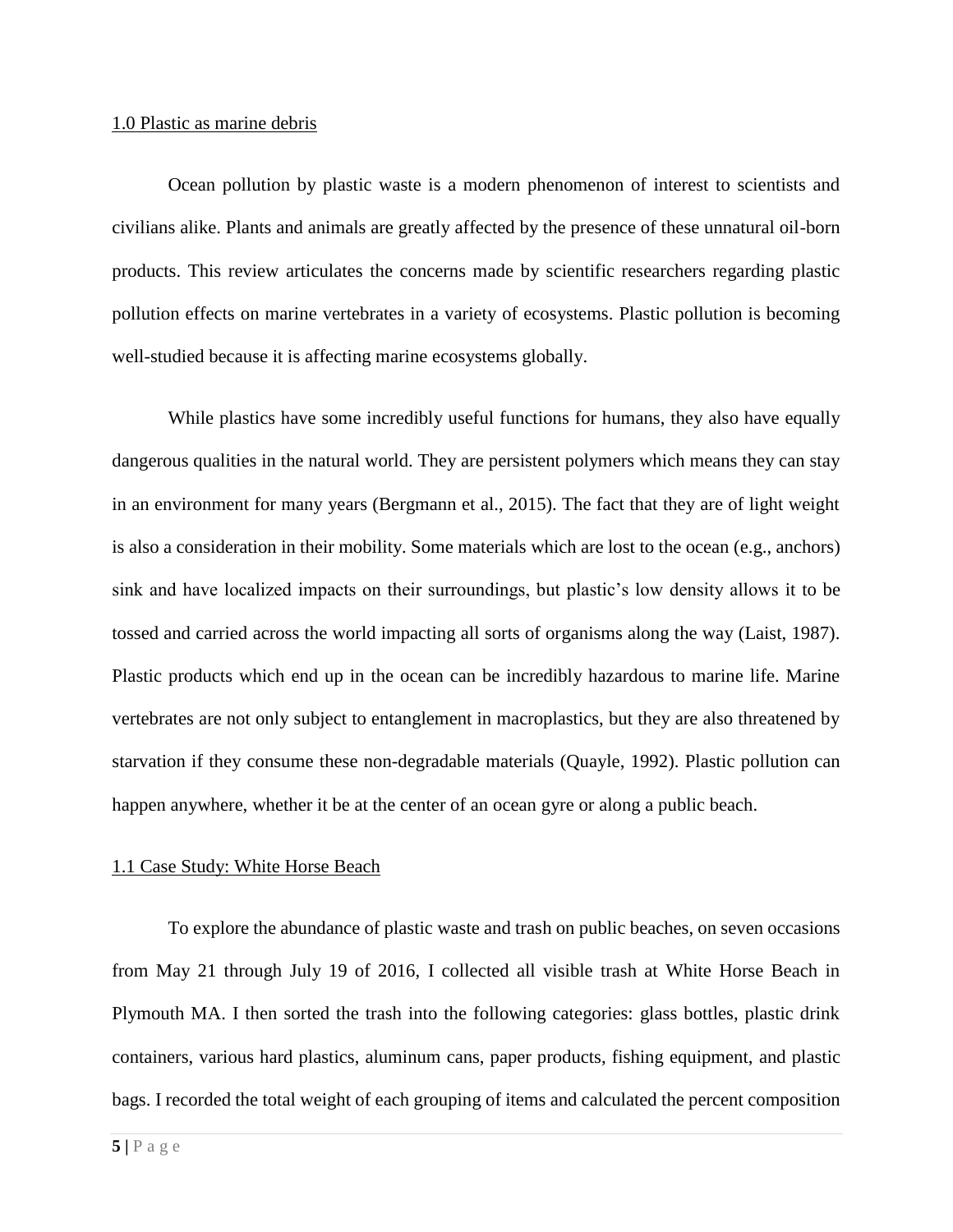of each type. I also documented the presence of other items such as Styrofoam, ribbons/balloons, straws, bottle caps, cigarettes, clothing and batteries, but their weights and percent compositions did not make up a significant proportion of the trash collected.



*Figure 1. Typical pile of consumer goods left on beach, mainly alcoholic containers.*



*Figure 2. Section of beach surveyed in Plymouth, MA. Reeds and washed up organic material containing many hard plastics.* 

I took photos of the beach area that was surveyed. Figure 1 shows what I typically found on the beach. There were many alcoholic drink containers which were left behind, despite the beach having a "no alcohol" policy. Figure 2 shows how the beach was covered in reeds and other litter, such as small, hard plastics which may have been left behind or washed ashore. Figure 3 shows the average composition of the trash for all visits. The composition of trash was determined based on percentage of the total mass per visit. Glass bottle and plastic drinking containers made up the most items found on the beach. It should be noted that there were over thirty trash cans added to the site over the course of my seven-week study. Figure 4 shows the specific masses of the three main plastic categories per visit. Plastic drinking containers had the largest mass and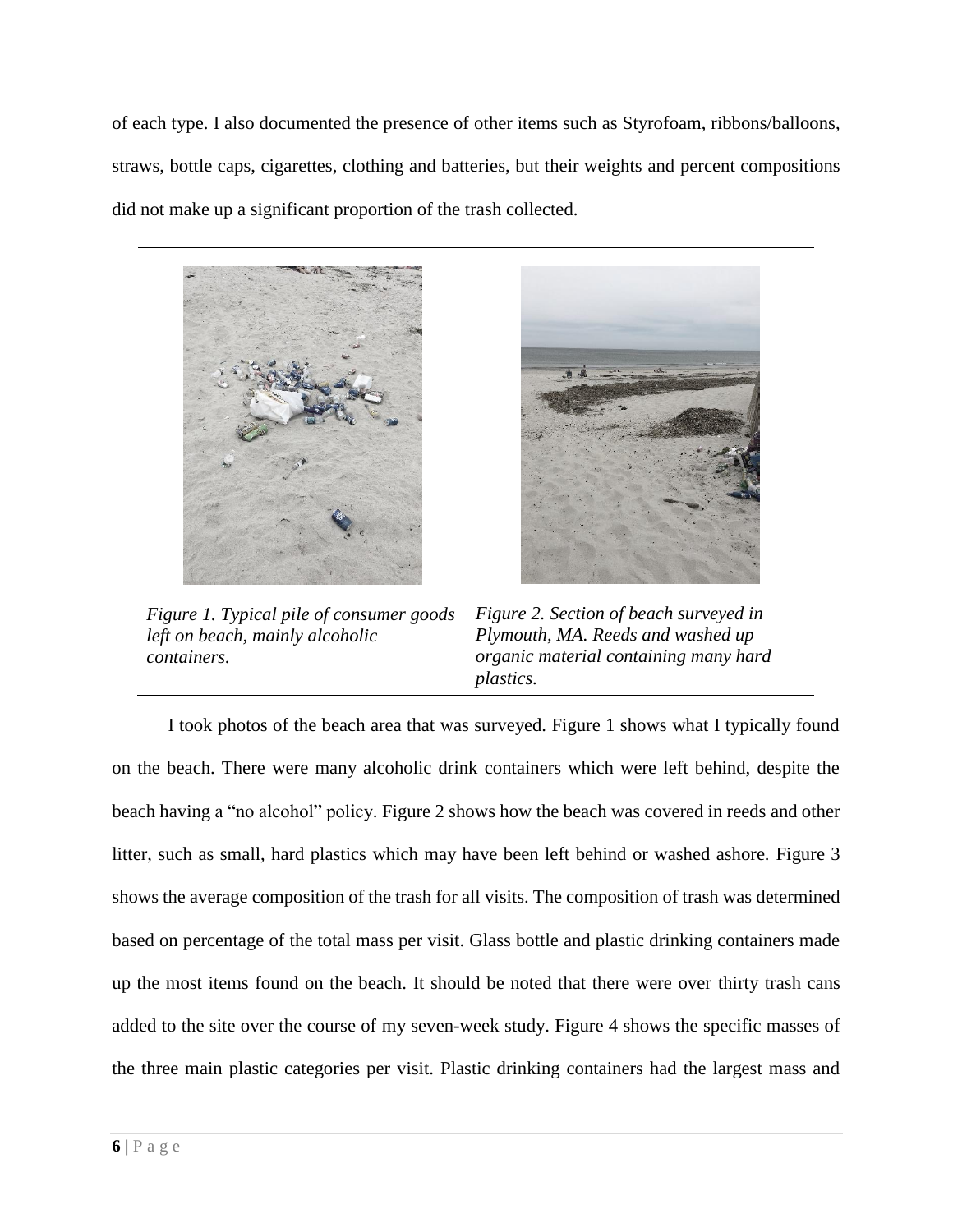therefore, we can assume it posed the biggest threat to the natural ecosystem. The presence of plastic on our beaches is evident through this research. Even with the presence of trash cans, people still leave behind their consumer items on the beach, whether it be plastic drink containers, plastic bags, or fishing equipment. Solutions to these issues will be addressed throughout this paper.



*Figure 3. Average composition of trash found at White Horse Beach, Plymouth, MA over all seven visits to the site.*



*Figure 4. Masses of plastic drinking containers (PDC) various hard plastics (VHP) and plastic bags (PB) recorded at each visit to White Horse Beach, Plymouth, MA.*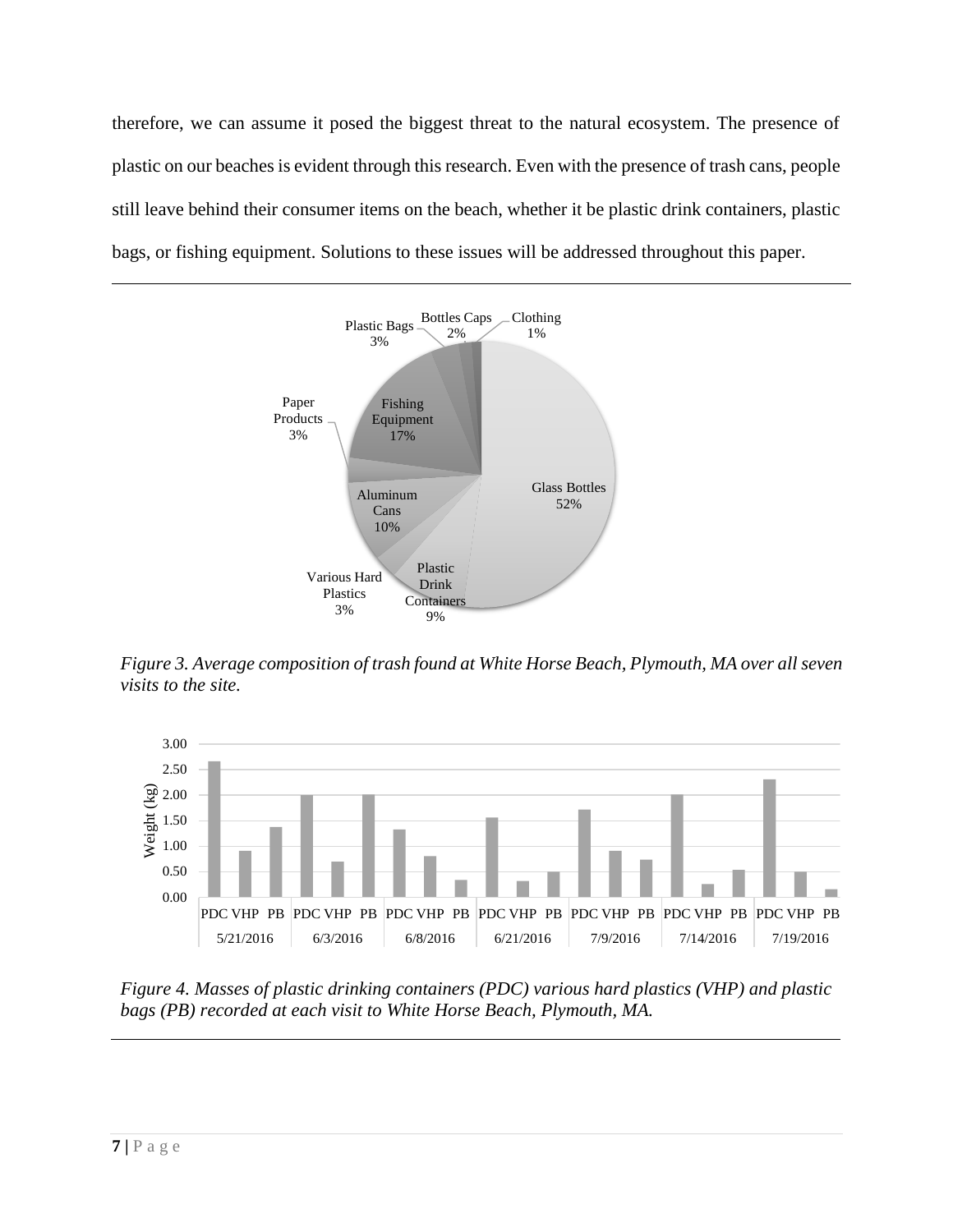#### 2.0 Macroplastic Facts and Figures

Plastics are becoming increasingly involved in modern lifestyles and industries. They are practically unavoidable day to day because they are used as beverage containers, food packaging, household products, wrappings, etc. The National Oceanic and Atmospheric Administration (NOAA) Office of Response and Restoration has published information on their website [\(www.noaa.gov\)](http://www.noaa.gov/) about plastic debris as a part of their effort to convey information about plastic pollution to the public and enpower everyday citizens to make changes. NOAA (2016) says that as new uses for plastic have developed, the variety and quantity of plastic items found in the marine environment has increased dramatically. When the wastes of society are not properly handled, trash enters the ocean, affecting the natural environment. Marine litter is a serious issue with serious consequences.

The United Nations Environment Programme (UNEP) describes marine litter as any persistent, manufactured, or processed solid that finds its way into the marine environment. Plastic is a synthetic material created from oil resin (UNEP, 2009; NOAA, 2011), it is persistent in the marine environment because it cannot be fully degraded in a way that biological materials can. There are many different types of common plastics found in the marine environment (NOAA, 2011). Polyethylene terephthalate (PET) is used to make water bottles and other drink containers. Polyethylene (PE) comes in two forms, high-density polyethylene (HDPE) and low-density polyethylene (LDPE). LDPE can be used to make the popular consumer plastic bag. Polypropylene (PP) is used to make common drinking straws. Expanded polystyrene (PS) is Styrofoam used in many take out containers. Others types of plastic such as polyvinyl chloride (PVC), polyamide (PA), and polyester (PES) exist.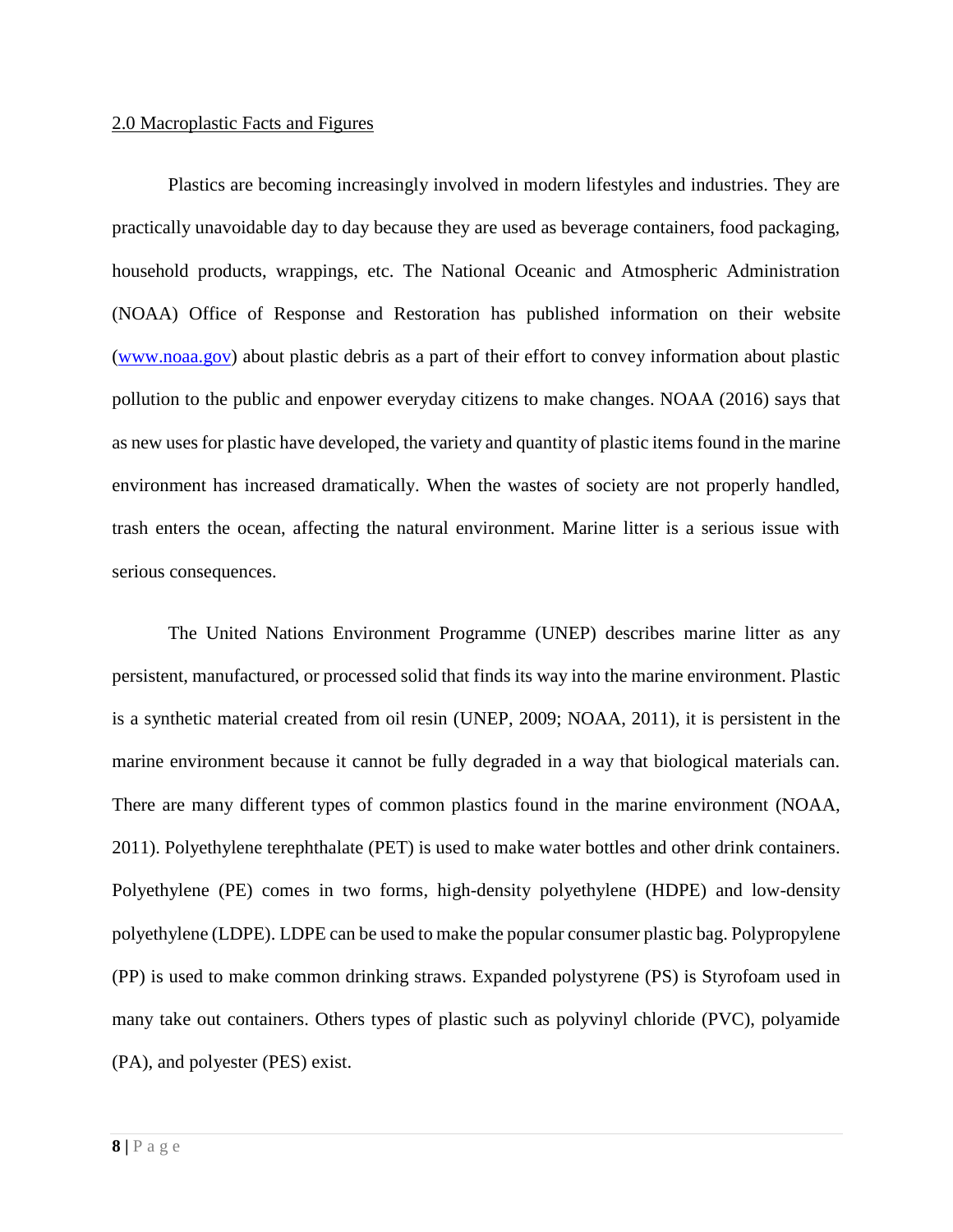The plastic forms found in the ocean that are "macroplastics" are larger than 0.5 mm and smaller than 1 m (Moore, 2008); macroplastics are visible to the naked eye. They can come in all types of shapes, sizes, densities and colors. Macroplastics can be in their original, full shapes or they can exist as pieces. Plastics in the ocean are exposed to some level of degradation whether it be by wave action, animal interactions, or photodegradation (UNEP, 2009). Perhaps one of the important qualities of a plastic in regards to its ability to affect marine vertebrates, is its density. According to a study by Morét-Ferguson et al. (2010), most plastics have densities which are less than the mean measured density of ocean water. They observed that the lightest plastics were derived from PP, HDPE, and PS. It is also important to understand that the densities of macroplastics can change; there is often some level of degradation to make it lighter, or biofouling which makes it heavier (Morét-Ferguson et al., 2010). When plastics float, they become a target item for ingestion by many marine vertebrates.

# 2.1 Sources of plastic pollution in the marine environment

Plastic has the potential to degrade the quality of the natural environment like no other. According to Jambeck et al. (2015) 275 million metric tons of plastic waste was generated in 2010. Inputs of plastic into the ocean are significantly higher in the Northern Hemisphere due to the location of developed nations, such as the United States, whose demand for plastic is enormous (Eriksen et al., 2014). In the last two decades, there has been a dramatic increase in the amount of plastic produced and discarded. Barnes et al. (2009) noticed an increase in plastic marine debris in the 1990s specifically. The production of plastic is expected to rise in the coming decades if societal and infrastructural changes are not made (Jambeck et al., 2015). The more plastic produced, the more we potentially see in our ocean ecosystems. Only 9.5% of plastic waste is recovered and recycled in America (U.S. EPA, 2015), meaning 90.5% of plastic goes to a landfill,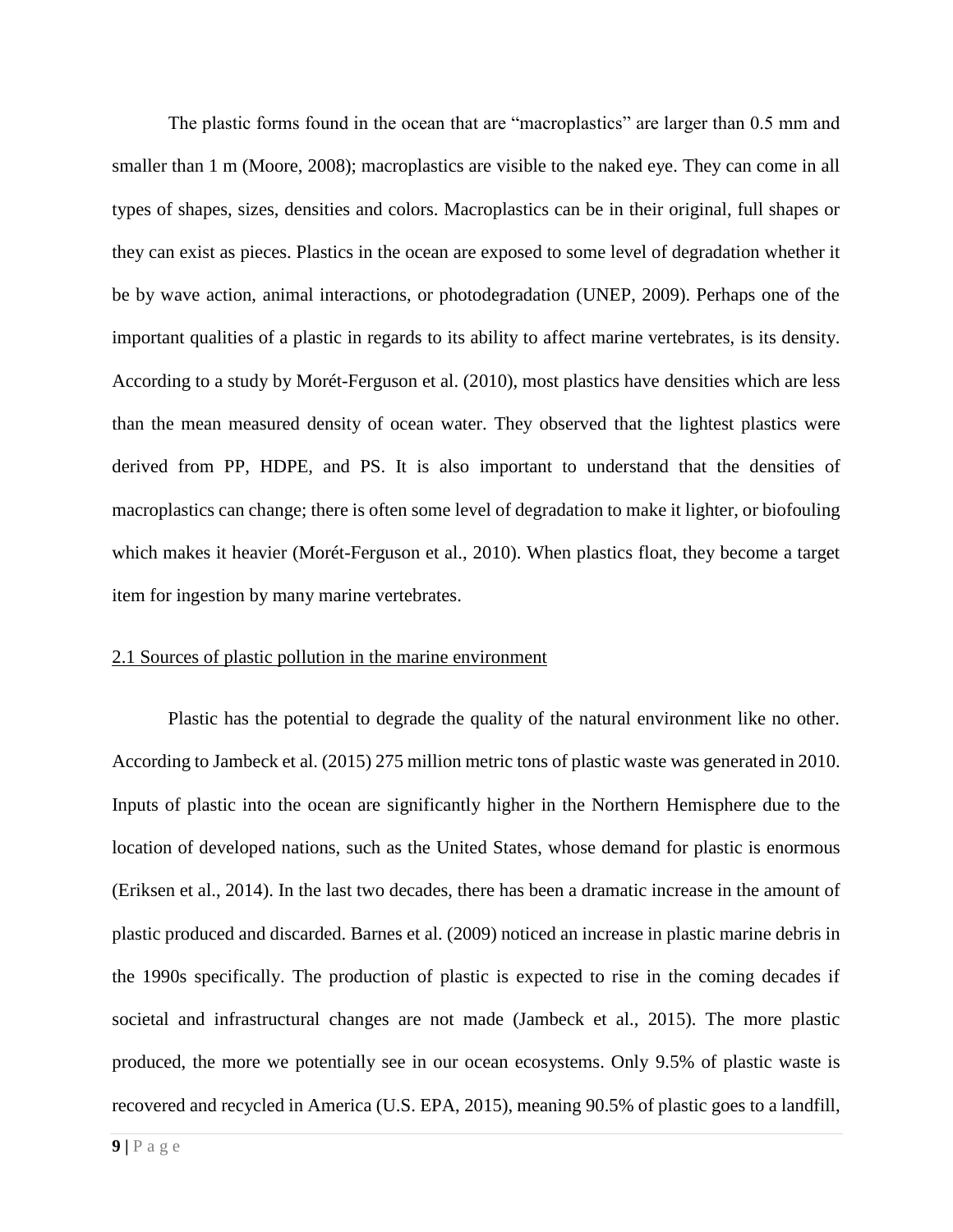but it may get lost along the way. Over the past century, more of the world's population has moved to urban areas and major cities along coastlines, making the issues of plastic pollution and marine debris increasingly serious (Derraik, 2002).

Human activities directly relate to the input of plastic into the ocean, including urban development, fishing, and tourism (Pruter, 1987; Barnes et al., 2009). An estimated 80% of plastic waste in the ocean originated on land (Ryan et al., 2009), meaning the consumer plastics found their way to the ocean via watersheds (Reisser et al., 2013). The point source pollution of riverways which eventually lead to the ocean is a definite contributor to plastic pollution of the ocean (Ryan et al., 2009). Reisser et al. (2013) claims that storms can also exacerbate plastic pollution when storm drains collect discarded litter off flooded streets. Unmaintained and unclean beaches also present a problem as tides come in and take away plastics and other wastes (Ryan et al., 2009). Plastics left on beaches can either encounter marine vertebrates, such as sea birds, right away or they may get washed away into the ocean. The remaining 20% of plastic pollution that exists in the ocean is sea-based. Illegal dumping into the ocean and maritime activities, such as recreational or industrial fishing, can account for the pollution (Eriksen et al., 2014). Better recovery of plastics and recycling incentives would likely help to reduce the amount of plastic entering the oceans.

#### 2.2 Effect of ocean currents on plastic distribution and "garbage patches"

The durability and light weight of most plastics enable them to travel and affect even the most remote marine ecosystems (Barnes et al., 2009). They are found floating in the middle of the ocean, along the coastlines, and sunken on the seabed. Anywhere from 250-1000 plastic pieces exist on every kilometer of the North and South Atlantic shorelines (Barnes et al., 2009). Other locations such as the South China Sea and the Mediterranean are also affected by dense plastic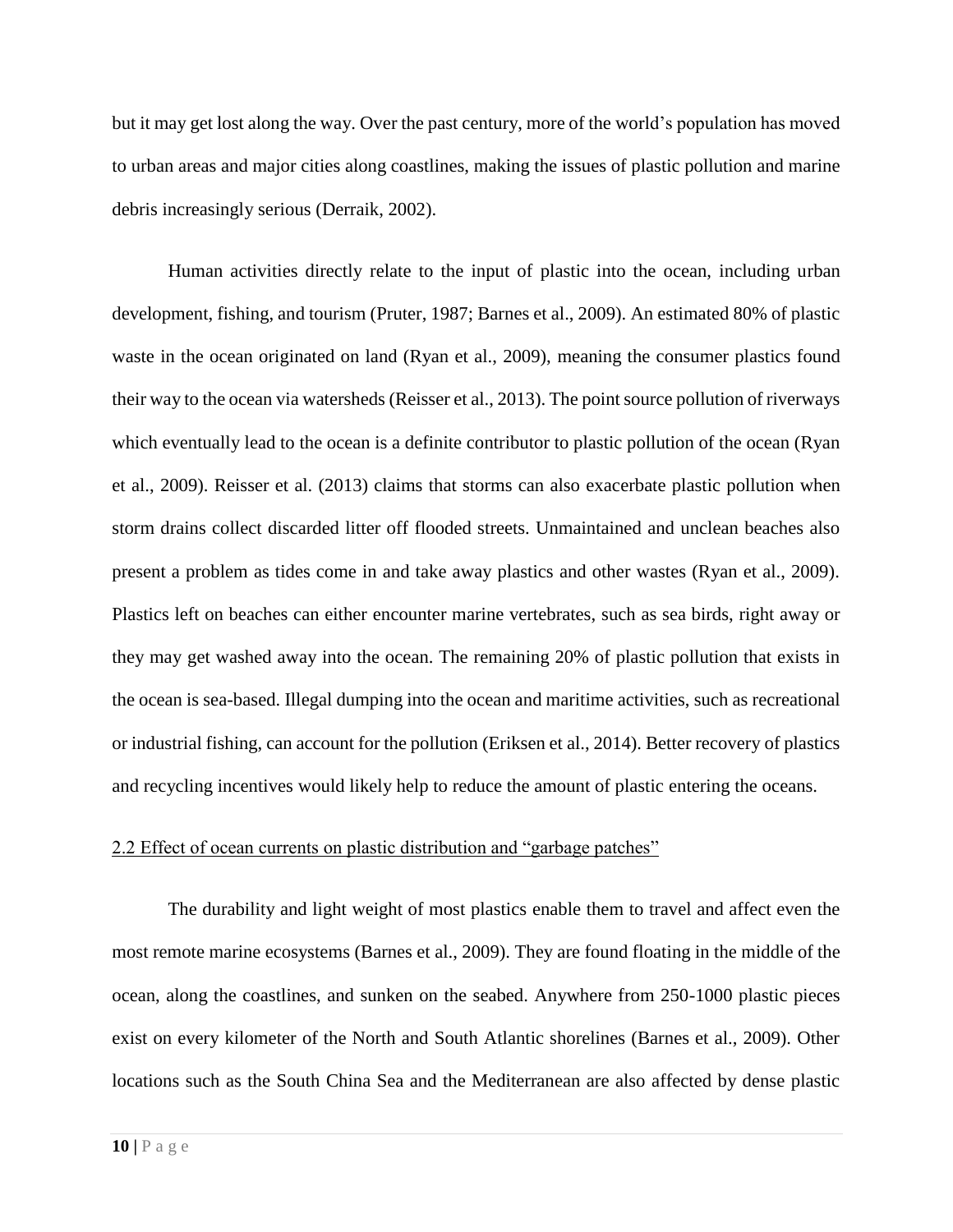pollution. Eriksen et al. (2014) made estimates about the amount of plastic in the ocean by conducting visual analyses and plankton net tows in various locations. They believe that there are nearly 5.25 trillion plastic pieces weighing roughly 268,940 metric tons in the five subtropical gyres; nearly 92% of this may be considered "microplastic" (particles smaller than 0.5 mm) while 8% of this plastic qualifies as macroplastic (larger than 0.5 mm) (Eriksen et al., 2014). Wave action and the depth of the mixed layer can also affect the vertical distribution of plastics in the water column itself (Reisser et al., 2013). Overall, the distribution of this plastic is wide spread because it is largely moved by wind and surface currents created by abrasive, forceful winds, that circulate around the globe.

Differences in air and water temperature, salinity, depth and bathymetry, and high or low pressure systems can all have effects on the strength of an ocean current. The strongest ocean current is the Gulf Stream running south to north along the east coast of North America. The current brings heat from the equator up the shoreline, playing a significant role in the climate of the U.S. It also has major effects on the distribution of plastic in the North Atlantic Subtropical Gyre. A gyre is a large system of rotating ocean currents that spiral around a central point, clockwise in the Northern Hemisphere and counterclockwise in the Southern Hemisphere. There are five major ocean gyres: the North Pacific Subtropical Gyre, the South Pacific Subtropical Gyre, the North Atlantic Subtropical Gyre, the South Atlantic Subtropical Gyre, and the Indian Ocean Subtropical Gyre.

These gyres are important to understanding the distribution of plastic because they often pull plastic and trash into their centers (Eriksen et al., 2013). Reisser et al. (2013) conclude that the average plastic concentration in an ocean gyre is 4256.4 items for every square kilometer. A "garbage patch" is an area where the anthropogenic marine litter is abundant. One of the most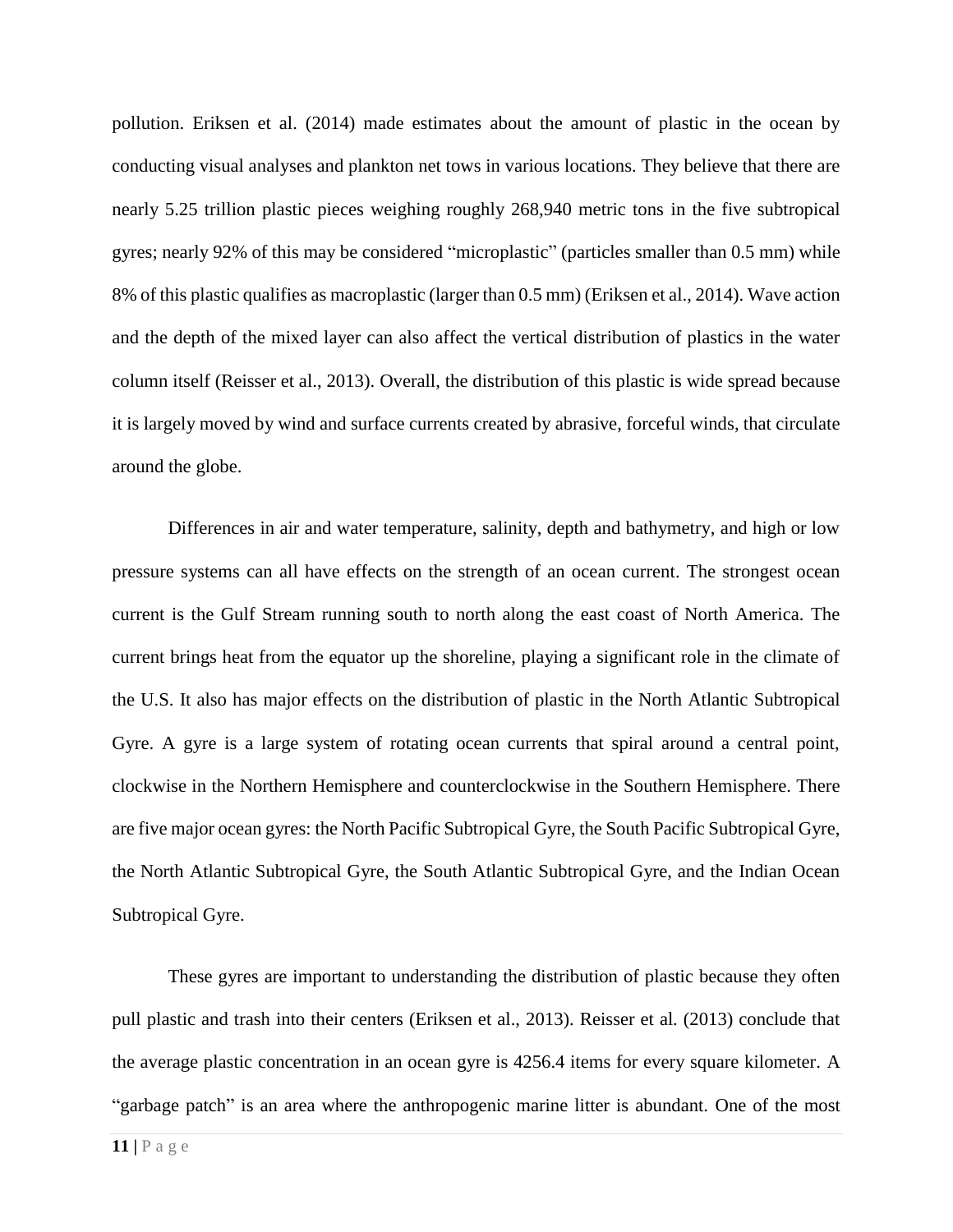notable garbage patches exists in the eastern half of the Northern Pacific Subtropical Gyre. About 38% of the 5.25 trillion plastic items in the ocean exist in this one garbage patch alone (Eriksen et al., 2014). Howell et al. (2012) noted that the sites of plastic pollution were semi-permanent and determined by climate, decadal events like El Nino, cyclonic wind patterns, and convergence zone locations. Within the gyres, there are subgyres and where they converge around the center of the larger gyre is where the plastic is more likely to accumulate (Howell et al., 2012). These garbage patches become a larger issue when marine vertebrates have direct interactions with potentially harmful macroplastics which amass in such large numbers.

#### 2.3 Plastic Toxicity and Bioaccumulation

Plastics are not subject to biological degradation and they are persistent synthetic materials (Gregory, 1991), but they can be physically broken down into smaller pieces by wave action and exposure to sunlight or saltwater can cause the material to leach its ingredients into the water (Moore, 2008). According to Reisser et al. (2013) more than half of modern plastics contain at least one hazardous ingredient. Plastics are not just made from refined oils; there are also many additives in the material that are used to harden or soften the product. In a study by Reisser et al. (2013), of all the plastic that was found, 67.5% was PE, hard plastic, and roughly 31% was PP, soft plastic. Moore (2008) suggests that plastic additives and softeners like bisphenol-A (BPA) and nonyphenol (NE) are potentially harmful in the marine environment. These "plasticizers" have known detrimental effects on the endocrine systems of humans and they likely affect marine animals in a similar fashion.

Plastics in the ocean also have the ability to adsorb persistent organic pollutants, or POPs (Koelmans et al., 2014). POPs cannot be excreted or metabolized; instead they are incorporated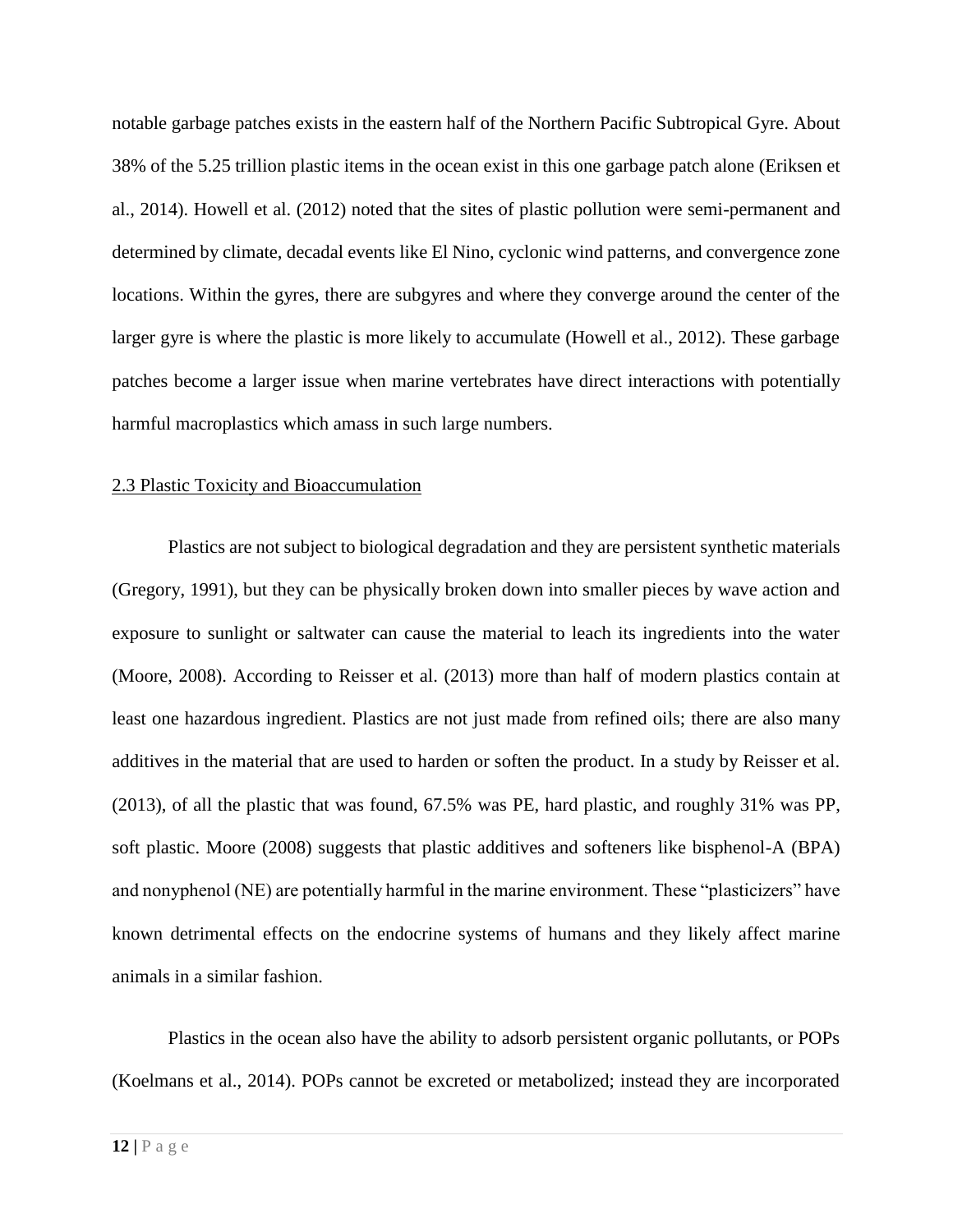into the tissues of the organism which consumes them. Continuous ingestion of these materials helps to biomagnify the effects of these harmful chemicals (Koelmans et al., 2014). Bioaccumulation is the accumulation of toxins in one organism. For example, if one fish consumes pieces of plastic which contain a harsh chemical, and that chemical cannot be excreted, then it will accumulate in the fatty tissue of the individual organism. Biomagnification is the accumulation of toxins through trophic levels. This happens when a predatory fish secondarily consumes toxic chemicals, by preying on fish that originally ate the plastic, so species in the upper levels of the food chain are more likely to contain these non-excretal chemicals. Macroplastics have also been observed to contain heavy metals, pesticides, and others chemicals such as polychlorinated biphenyls (PCB) and polycyclic aromatic hydrocarbons (PAHs) (Rios et al., 2010). Rios et al. (2010) found that about 40% of plastic samples from the North Pacific Subtropical Gyre contained organochlorine pesticides such as DDT. These are endocrine disrupting chemicals which will bind to estrogen and androgen, halting development in some organisms (Rios et al., 2010). These substances have been observed to biomagnify through the food chain.

#### 3.0 Plastic Pollution and Marine Vertebrates

In the past century humans have expanded our reach around the globe as new technologies have advanced. We now have access to even the most remote ecosystems, but with our advancement, we have severely damaged marine and terrestrial ecosystems alike. In our wake we have affected habitats of the millions of species that we share this planet with. Our impacts may be direct or indirect, direct meaning any physical altercation between the organism and a human (i.e trawling or hunting), and indirect meaning any secondhand interaction (i.e competition for resources) (Vincent et al., 2016). Plastic pollution provides an excellent example of how our presence is affecting organisms, habitats, food webs, and ecosystems as a whole. Pollution of the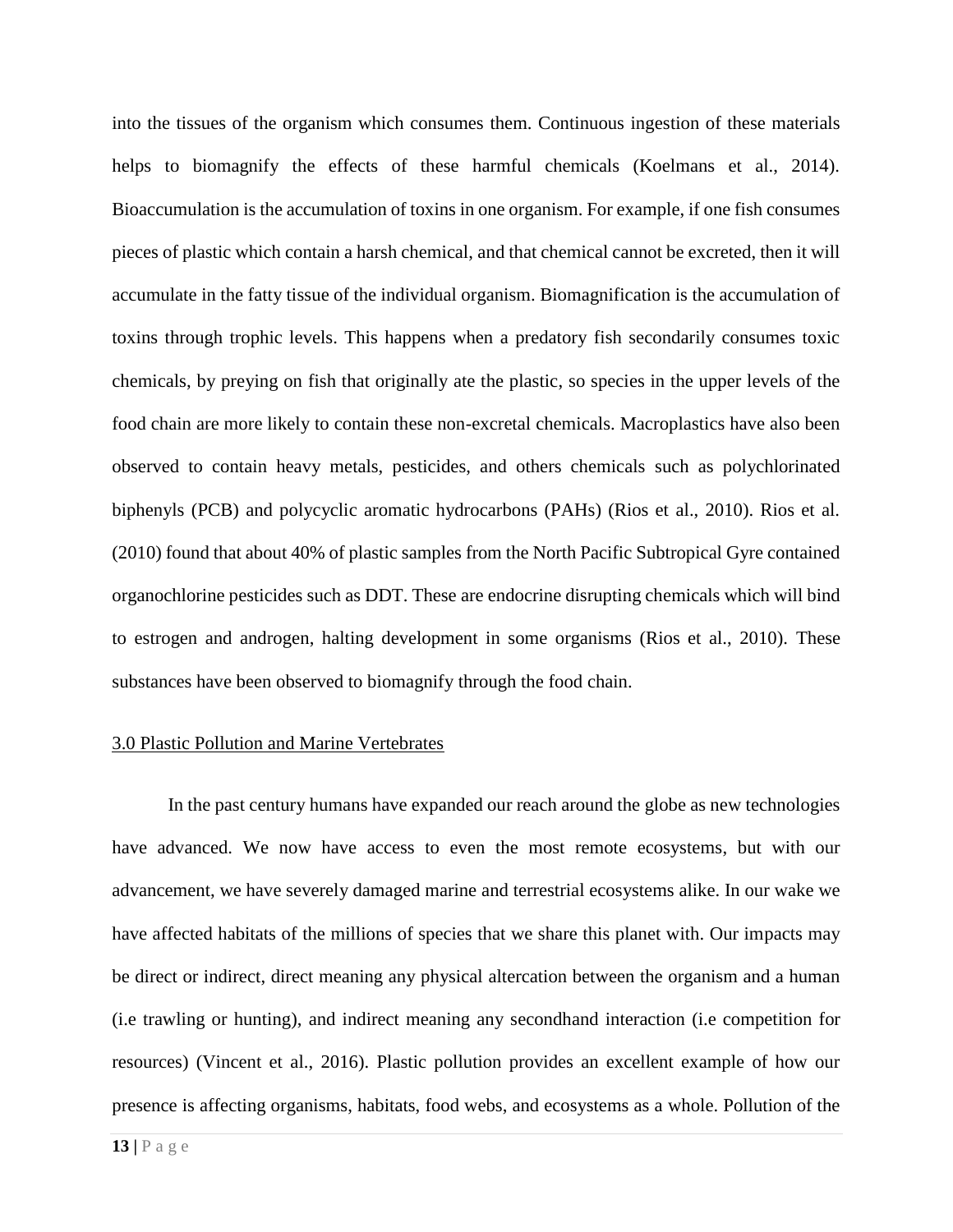marine environment represents an indirect impact on organisms because we are not present when organisms encounter our waste. Whether through accidental or intentional release, our macroplastics have made it to the ocean and they are now impacting marine vertebrates which may be important keystone species in their ecosystems. Vertebrates are members of the Subphylum Vertebrata in the Phylum Chordata and Kindgom Animalia. Typically, vertebrates are broken down into seven classes: Agnatha (jawless fish), Chondrichthyes (cartilaginous fish), Osteichthyes (bony fish), Amphibia, Reptilia, Aves (birds), and Mammalia (Avissar et al., 2012). Their vertebral column, or spine, makes them a versatile group of animals which inhabitat land and sea. Vertebrate history stretches back 500 million years on this planet where their ancestors' fossils can be found in the Burgess Shale of Canada. Today the number of extant vertebrate species is about 62,000. The fish are some of the oldest and most numerous organisms, respresenting half of all vertebrates with roughly 31,000 living species. Fish are certainly a group of interest when talking about marine vertebrates that are potentially affected by the presence of macroplastic in the oceans. Marine reptiles such as iguanas, sea turtles, and snakes, sea birds such as albatrosses, and mammals such as seals are also at risk when it comes to plastic pollution.

#### 3.1 Entanglement

Entanglement happens when an animal becomes caught by an object, whether that means being wrapped in a rope or stuck with a fish hook (NOAA, 2014). Over 135 different species of oceanic animals have been recorded as entangled in debris (Allen et al., 2012). Pinnipeds (seals, sea lions, and walruses) as well as cetaceans (toothed and baleen whales) are the most likely types of marine animals to be entangled (NOAA, 2014). Floating macroplastic debris can exist along coastlines and endanger marine mammals which swim near the shore. The animals breathe air and after diving, they potentailly have to swim through the debris to get to the surface. Allen et al.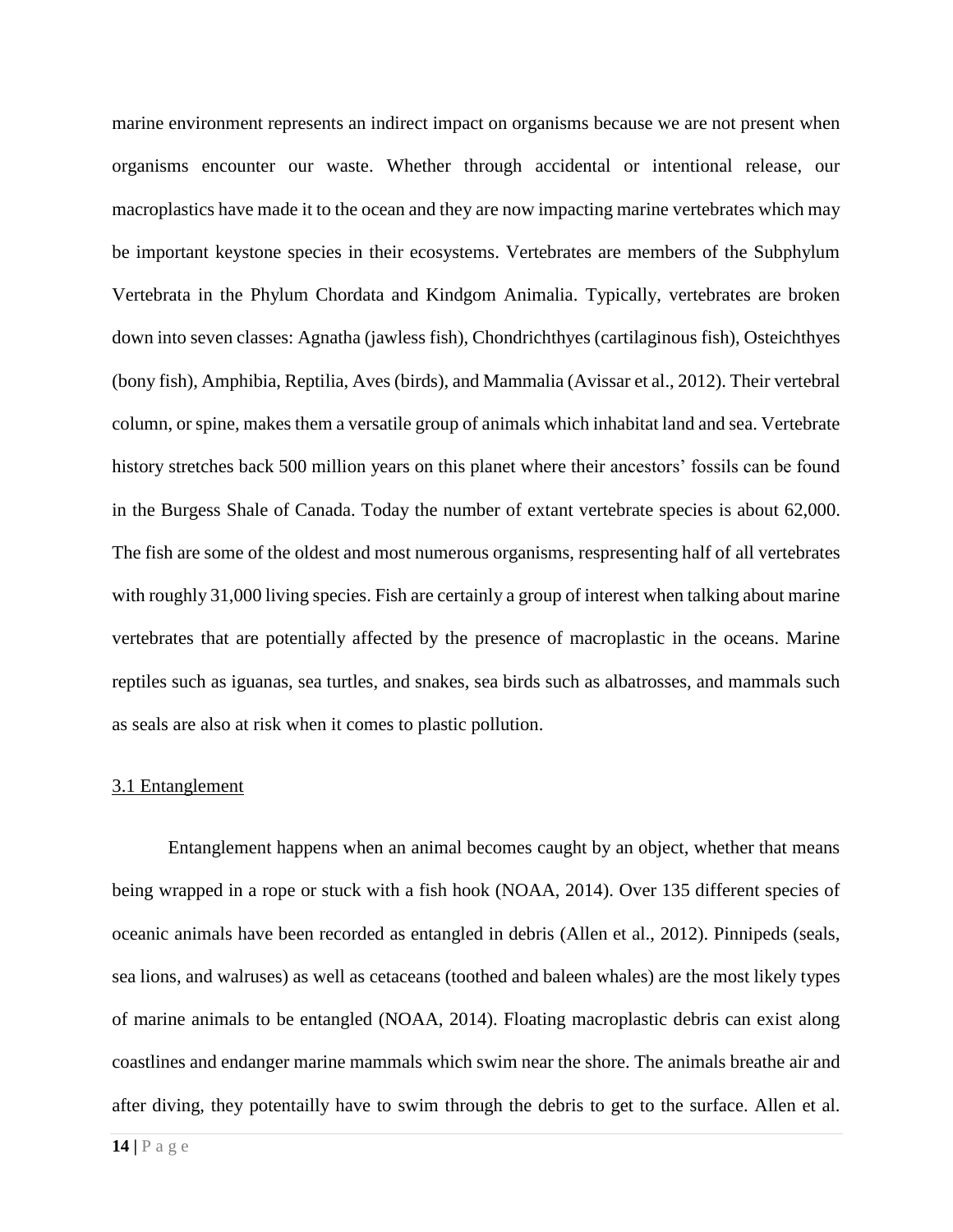(2012) observed that nearly 5% of the grey seal population in Cornwall, UK, was affected by entanglement. Hanni & Pyle (2000) observed 27 Stellar sea lions who were entangled at Farallon Island in California, and also recorded entanglement cases involving Californian sea lions and Northern elephant seals. To endangered seals, such as Hawaiian and Mediterranean monk seals, entanglement in macroplastic can have major, negative effects on the already critical population sizes because, in most cases of entanglement, survivorship is unlikely (Allen et al., 2012). Macroplastic debris entanglement can increase drag and make swimming more difficult, which means that the animals expend more energy to move while foraging (Allen et al., 2012). Marine animals are also at risk of strangulation and suffocation by debris. Entanglement can cause visible wounds or constriction which have potentially fatal impacts through blood loss or infection (Allen et al., 2012).

Juveniles and subadults are the most likely age groups to be entangled in macroplastics (Arnould & Croxall, 1995; Hanni & Pyle, 2000). Seals have a natural curiosity that often puts them in danger as they investigate and interact with marine debris (Allen et al., 2012). It has also been observed that more females are caught in macroplastics than males; this may be because females hunt/forage more often to meet their higher energy demand for raising young (Hanni & Pyle, 2000).

Sharks are also at risk for entanglement in macroplastic debris (Laist, 1997) because these curious fish likely bite and poke at inanimate objects, testing to see if they are edible, and that puts them in harm's way. Some people call these shark bitten plastics "sharkastics" (Maui Nui Marine Resource Council, 2016). In a study by Sazima et al. (2002), three juvenille sharpnose sharks were found entangled in plastic rings. Juvenile sharks often live along coastlines, among mangroves or in inlets, making them more exposed to direct inputs of plastic pollution. These fish were all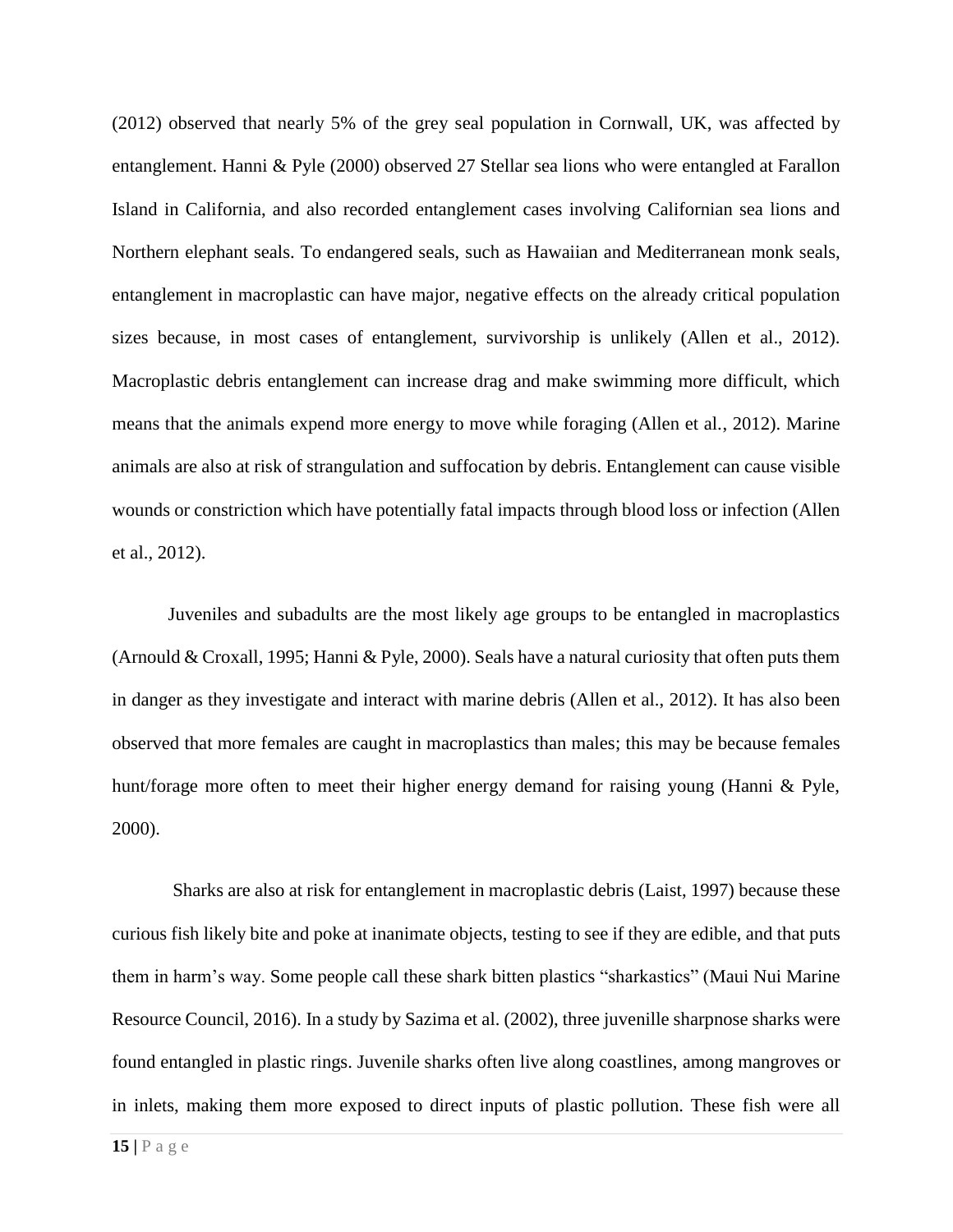encircled by the plastic rings causing tissue damage, gill restriction, and even emaciation, as the fish could not open their mouths to feed (Sazima et al., 2002)

Evidence for how marine mammals, specifically pinnipeds, and a variety of other animals are often entangled in plastic debris found in their environment is abundant. Plastic pollution's ability to entangle are greater than previously imagined. Arnould & Croxall (1995) observed that materials entangling seals were principally polypropylene bands and fishing net fragments. Plastic bags, plastic bands, packaging straps, plastic fishing lures, plastic belts, and synthetic fishing lines are just some of the items which researchers have seen animals entangled in (Arnould & Croxall, 1995; Hanni & Pyle, 2000; Raum-Suryana et al., 2009; Allen et al., 2012). It has been recorded in several studies (eg. Arnould & Croxall, 1995; Allen et al., 2012) that the intentional or accidental dispersal of plastic debris by the fishing industry is the cause for most cases of entanglement of marine vertebrates (Arnould & Croxall, 1995). Figure 5 shows images of pinneped entanglement in marine debris. More sustainable fishing practices, such as responsible long line fishing, use of biodegradable fishing nets, or better waste management techniques at sea would likely reduce the occurrence of entanglement.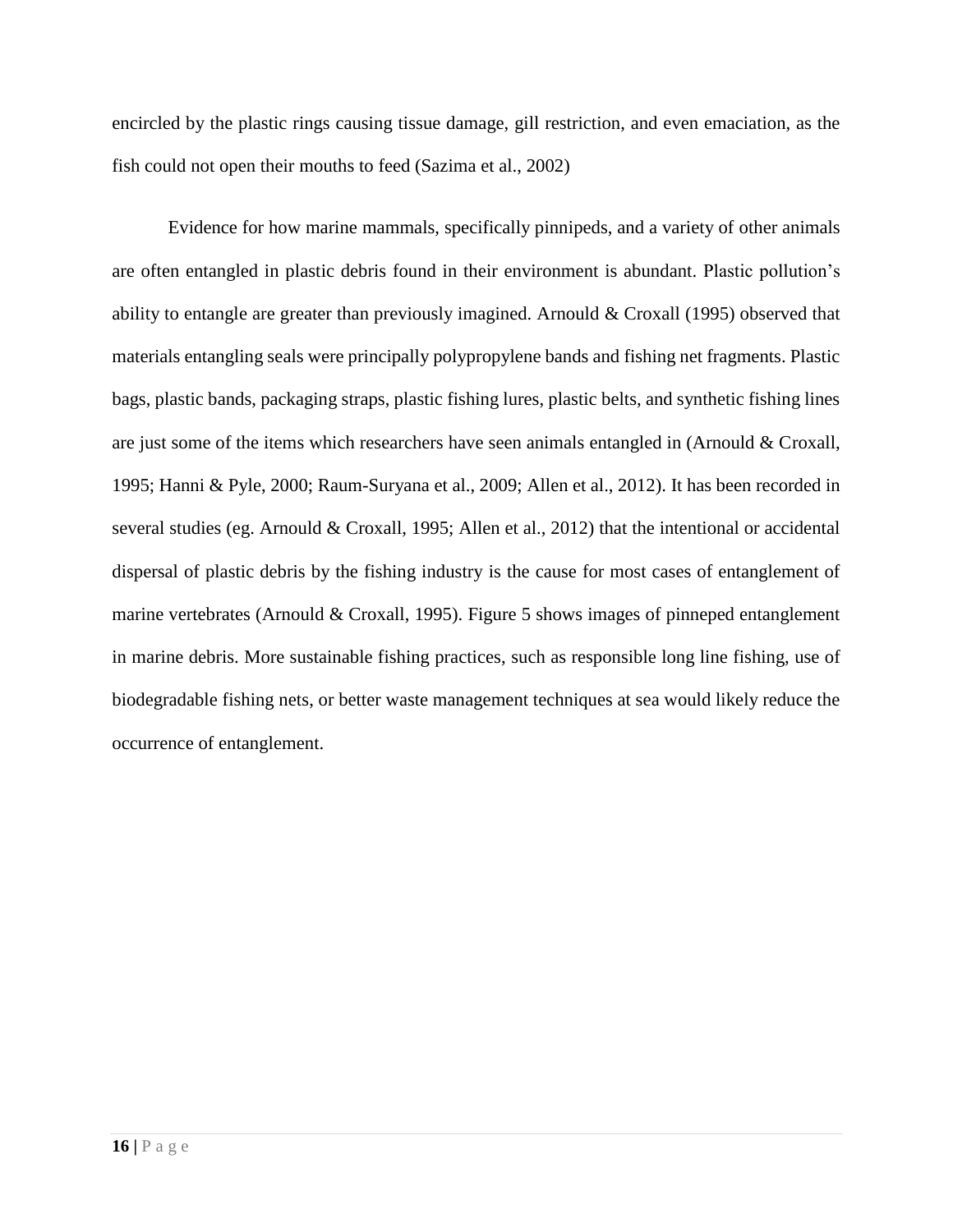

*Figure 5. "Categories of net entanglement injuries: (a) 'constriction', (b) 'wound', (c) 'evident' and (d) 'constriction and wound', (e) 'trailing material evident'" (Allen et al., 2012)*

3.2 Presence in nesting materials

Marine macroplastics may affect birds through incorporation of litter into nests (Ryan et al., 2009). Laist (1997) found that more than 44% of seabird species studied were impacted by marine debris via ingestion and entanglement. There have been several studies conducted to observe the correlation between plastic presence in nesting material of seabirds and their plasticrelated casualties. De Souza Petersen et al. (2016) describes how plastic debris was selected by sooty terns in 54 of 1800 nests in Trinidad. The birds seemed to have a preference for the blue plastic pieces as they occurred in higher frequency (Verlis et al., 2014; de Souza Petersen et al., 2016). Similar observations have been made in post-mortem examinations of sea turtles, as they more often ingest blue colored plastics (Hoarau et al., 2014).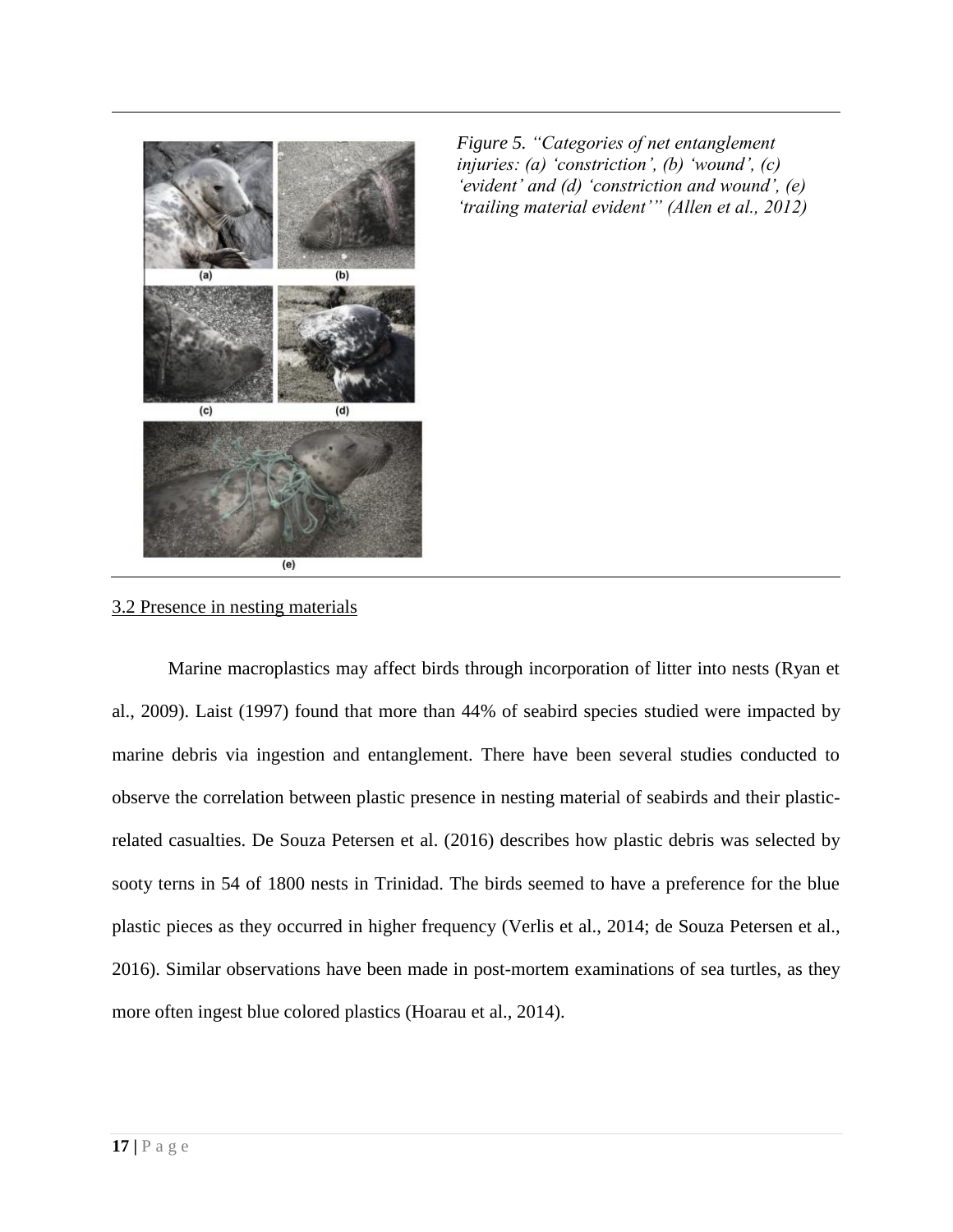The presence of plastic material in bird nests can affect the survivability of chicks because they may consume or entangle themselves in the debris (de Souza Petersen et al., 2016). The presence of plastic in rookeries are indicative of the presence of plastics in the natural environment. When these animals are exposed to the plastics so consistently, they are also exposed to the associated dangers. In a study by Verlis et al. (2014), 96 brown booby nests were surveyed at Swain Reef, Australia. Figure 6 shows examples of the presence of plastic material in brown booby nests in this study. They found that more than half of the nests contained one or more plastic pieces; large, hard plastics made up the biggest percentage of present synthetic material and these plastics were likely debris deposited by fishing activity. Plastic finds its way to even the most isolated, undeveloped locations where it affects all organisms, even visiting sea birds.



*Figure 6. Incidence of plastic in booby nests (Verlis et al., 2014)*

# 3.3 Ingestion

Marine vertebrates are affected by the presence of plastic pollution through direct and indirect interactions with the waste. There is abundant research supporting the occurrence of plastic in the digestive tracts of marine vertebrates such as the loggerhead sea turtle, bluefin tuna, and big eye moonfish (eg. Choy & Drazen, 2013; Romeo et al., 2015). These are all ecologically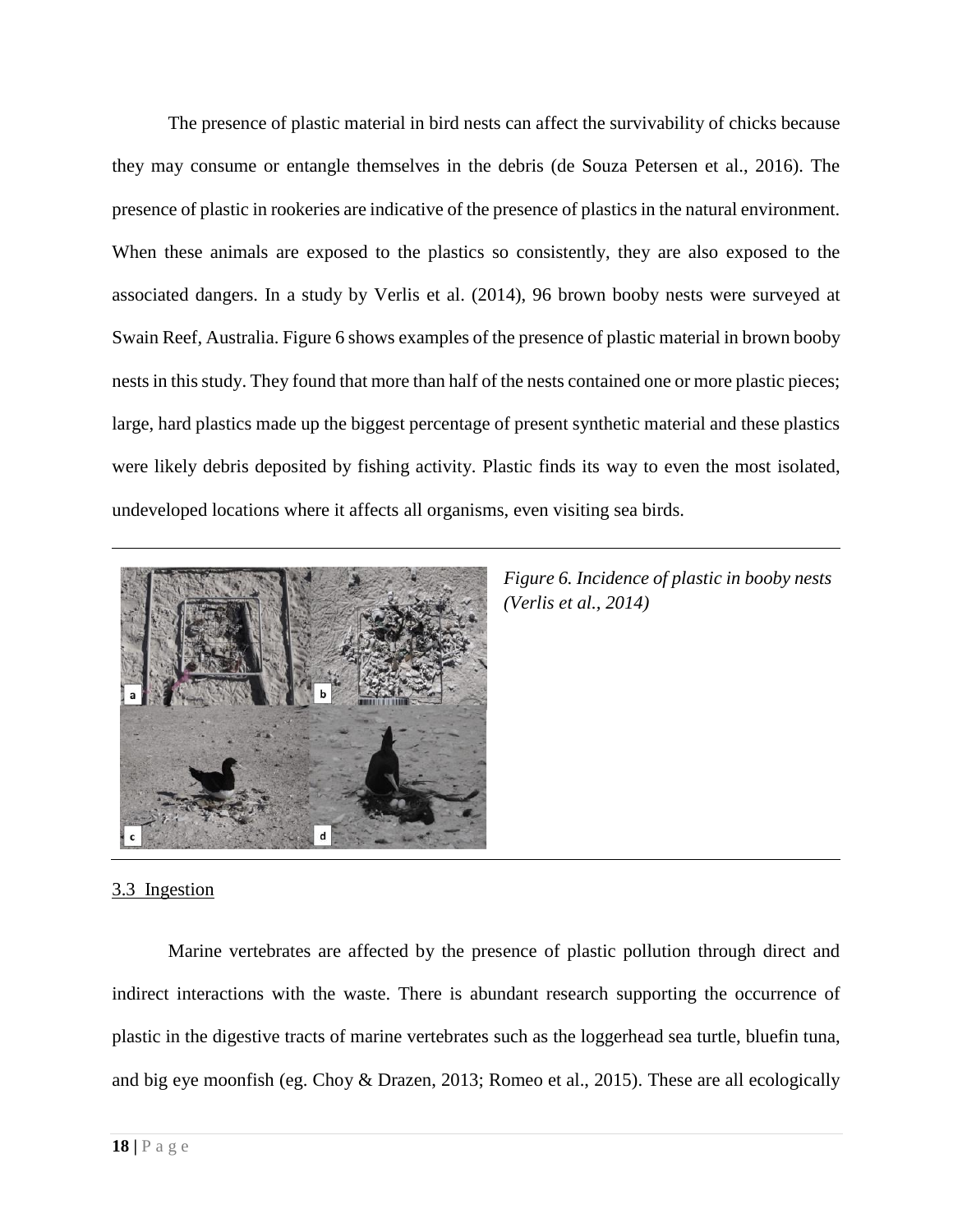important species, and there are even more that have been studied. When researchers focus on the frequency of marine debris in the stomachs, intestines, and fecal matter of marine vertebrates, they are really studying the frequency of marine debris in the ocean. This phenomenon is called bioindication, meaning that the species who inhabit the ecosystem are indicating potential problems with the environment itself (van Franeker et al., 2011). Marine debris and macroplastics found in the marine environment have effects on the entire ecosystem, not just individual organisms, ranging from zooplankton to apex predators (Romeo et al., 2015). Ingestion of synthetic materials is one of the most critical ways in which plastic pollution affects marine vertebrates.

Marine debris is abundant throughout the water column and even the seabed of the ocean, and so plastic can affect all types of organisms regardless of their feeding strategies (Choy & Drazen, 2013). Marine vertebrates may feed on many types of organisms such as neuston, which are prey items that float at the surface, and also nekton, which are organisms that can swim well enough to overcome ocean currents. Some may even be herbivorous, feeding on marine plants or phytoplankton, although most planktivores also eat zooplankton. Marine vertebrates may also feed on benthic creatures and invertebrates which live in or on the seafloor. These animals have a wide variety of prey items which they will hunt or eat at different locations in the ocean, whether that is coastal, oceanic, underwater, at the surface, or in the sediment (Choy & Drazen, 2013). In any case, marine animals are at risk for plastic ingestion because the occurance of plastic in the ocean is increasing.

Over the past three decades, seabirds such as fulmars have been observed to ingest plastics. Van Franeker et al. (2014) suggested that the incidence of plastic in fulmars averaged 91% in the 1980s in the North Sea. The number of plastic particles per bird, as well as the average frequency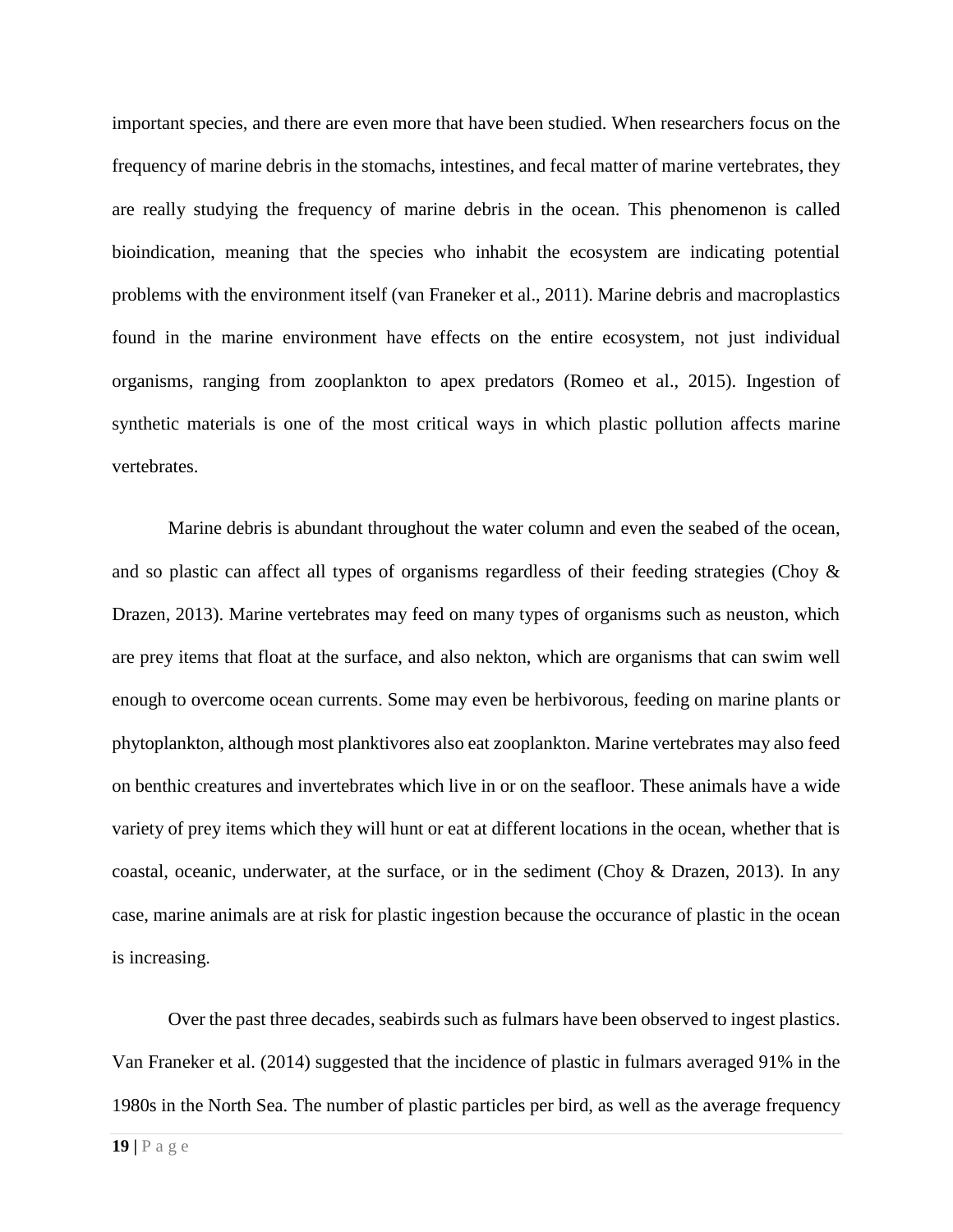of ingestion, has increased since this time as their foraging areas become more littered with user plastics (van Franeker et al., 2011). The floating plastics are ingested more frequently by seabirds which forage using "surface siezing" and diving methods (van Franeker et al., 2011; Kühn et al., 2015). It is also probable that the seabirds ingest the plastic secondarily through their prey. Van Franeker et al. (2011) says that the potential toxic danger of plastic ingestion affects the higher food web levels not only directly, but also indirectly through the consumption of contaminated prey. Plastic pollution likely affects seabirds with more generalized appetites; seabirds with specific prey items will only consume plastic items which resemble their prey (Kühn et al., 2015).

Chicks are also threatened by plastic pollution, as their parents may unknowingly feed them the indigestible material. The debris may block their intestines, or remain in their stomachs creating a false sense of satiation and therefore starvation. If the lives of chicks are threatened before reaching a reproductive age, then future generations of the organism are also endangered. Figure 7 shows how, when plastic material is passed on to chicks, the consequences are fatal (Moore, 2008). In a study by Lavers et al. (2014), it was noted that puffin chicks who consumed plastic debris fed to them by their parents had altered body sizes which were likley result of the additives associated with plastic debris.



*Figure 7. Plastic in the decayed body of an albatross chick. (Moore, 2008)*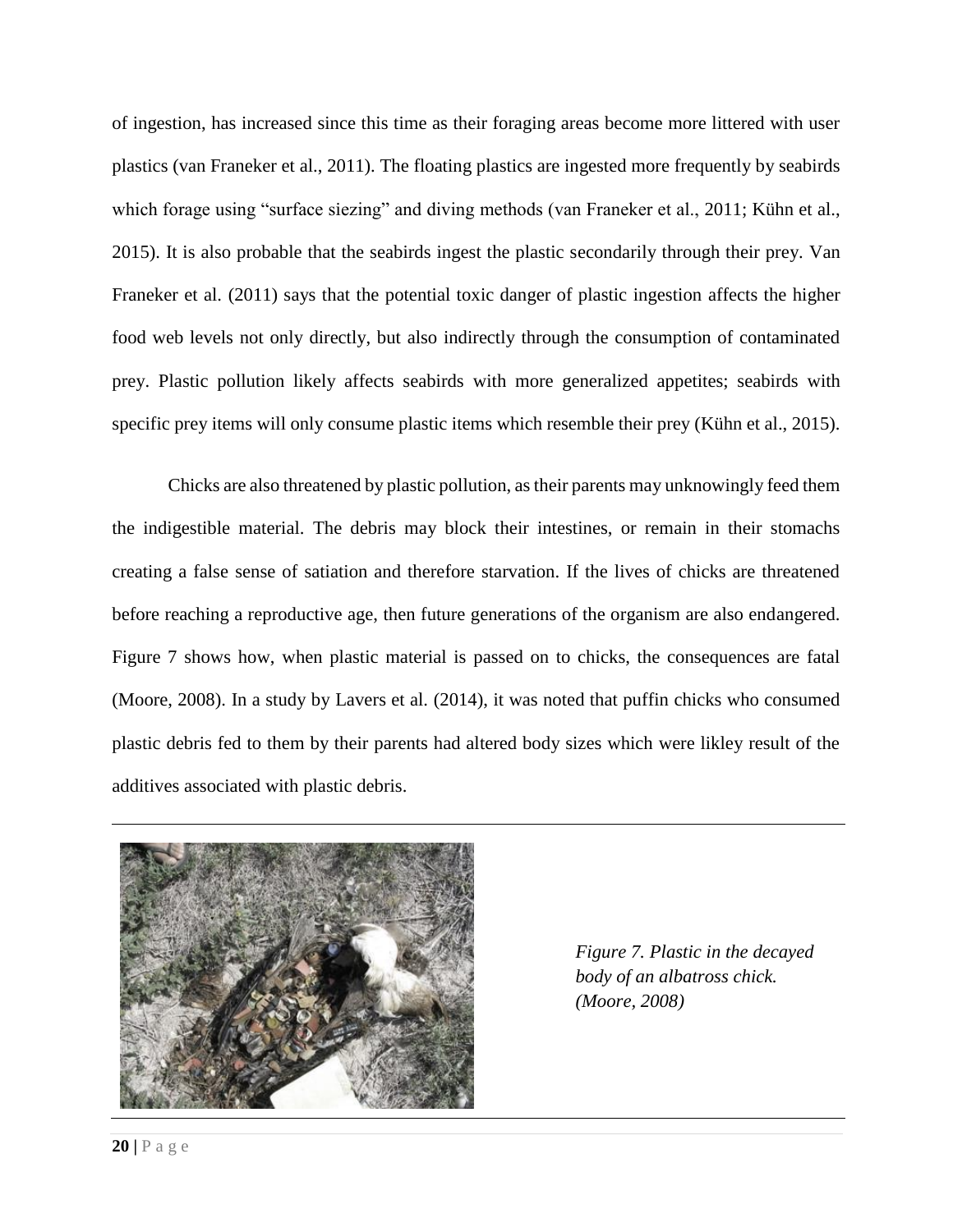There is also much evidence for the ingestion of marine debris and macroplastics by fish. In a study by Choy & Drazen (2013), in the Mediterranean 19% of 595 fish contained plastic particles. The big eye moonfish, lancetfish, dogfish, mackerel, swordfish and big eye tuna were all affected by marine debris (Choy & Drazen, 2013). The average plastic found was colored and had a length of 56 mm, which is easily defined as a macroplastic. They concluded that planktivorous fish and fish who consumed micronekton are the most likely to contain plastics. These fish likely feed in the mixing layer, where plastic is abundant. Some predators will even vertically migrate from a depth to the surface to hunt, potentially putting them at risk of ingesting floating plastic (Choy & Drazen, 2013). Davison & Asch (2011) had similar results in their study as 9.2% of the fish they sampled had ingested plastic. There was a higher frequency of ingestion in mesopelagic fishes which migrated throughout the water column (Davison  $\&$  Asch, 2011). When these fish ingest plastics, they are likely to receive less nutrition due to intestinal blockage, although the totality of the exposure remains uncertain (Choy & Drazen, 2013).

It is not only lower level trophic fish which are affected by plastic pollution, but also upper level predators. Romeo et al. (2015) provided evidence for plastic presence in fish at the top of the food chain such as swordfish, bluefin tuna, and albacore. The 12.5% of sampled swordfish which consumed macroplastics ate fragments ranging in size from 3.69-55.40 mm. Albacore had a similar frequency of 12.9% of individuals, but they consumed mostly microplastics, whereas 32.4% of bluefin tuna had consumed plastics pieces ranging from 0.63-164.50 mm (Romeo et al., 2015). It should be noted that bluefin tuna is an endangered keystone species, meaning it is a critical predator that is important to the food web and ecosystem. The tuna is an opportunistic feeder which hunts schools of fish in shallow waters where plastic fragments are abundant (Romeo et al., 2015). Again, it is also possible that this species ingests plastics secondarily, biomagnifying through the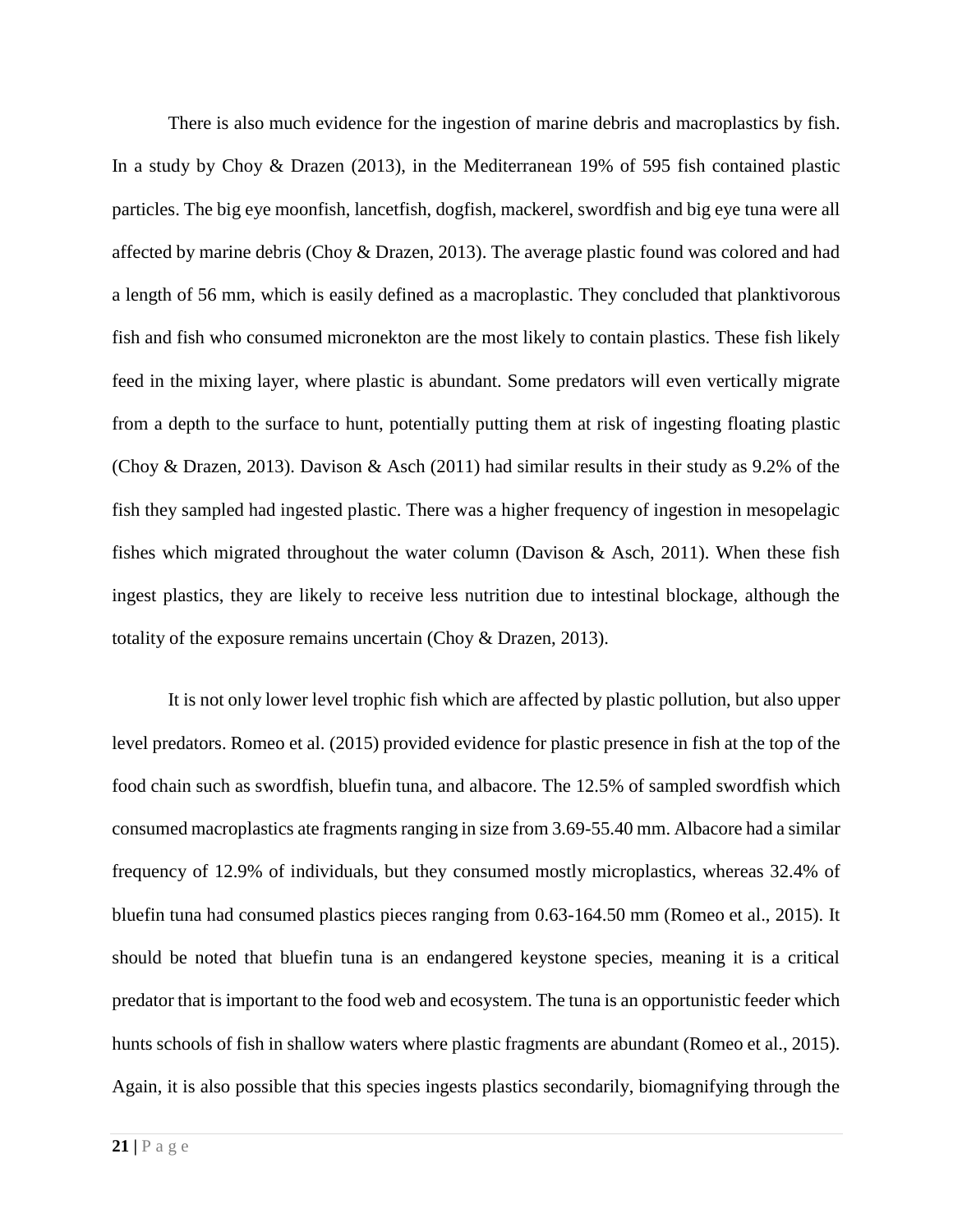food chain as the toxic plasticizers and fragments bioaccumulate in the smaller fish (Romeo et al., 2015). Fish are likely to ingest plastic due to their hunting and feeding strategies. They use contrast to see their prey and they are not careful to avoid any non-prey items as they hunt (Schuyler et al., 2014).

Marine reptiles such as sea turtles are at risk for plastic consumption as well. Turtles are visually selective when it comes to prey capture; they can see some colors and they differentiate their prey based on luminance, flexibility and translucancy (Schuyler et al., 2014). Schuyler et al. (2013) compiled evidence from studies over the past few decades regarding sea turtle plastic consumption, and they found that the majority of marine debris ingested was soft plastics, styrofoam, fishing equpment, and even balloons. They saw that the liklihood of loggerhead sea turtles consuming plastic had increased from nearly 30% in 1985 to 50% in 2012 (Schuyler et al., 2013). Campani et al. (2013) confirm that the incidence of plastic in sea turtles is increasing as they found that nearly 71% of their sampled loggerheads ingested debris, and about 91% of that debris was user plastic.

The endangered loggerhead sea turtle is a generalist that hunts a diverse range of prey, so it will often mistake plastic items for prey. Oceanic sub-adults will follow ocean currents which also carry plastics, meaning their environment is consistently littered (Schuyler et al., 2013). Inexperienced juveniles are more likely to consume things like plastic bags which are sheetlike and float, making them visually similar to neustonic jellyfish which are a major food of loggerheads (Campani et al., 2013; Hoarau et al., 2014). Hoarau et al. (2014) observed that the primary cause of death for the sea turtles was abrasions in the esophogus and stomach which likely became infected. The 51.4% of sea turtles they sampled contained hard plastics, caps, plastic bags, and fishing gear in their guts and feces. They found that while some of the debris may be excreted,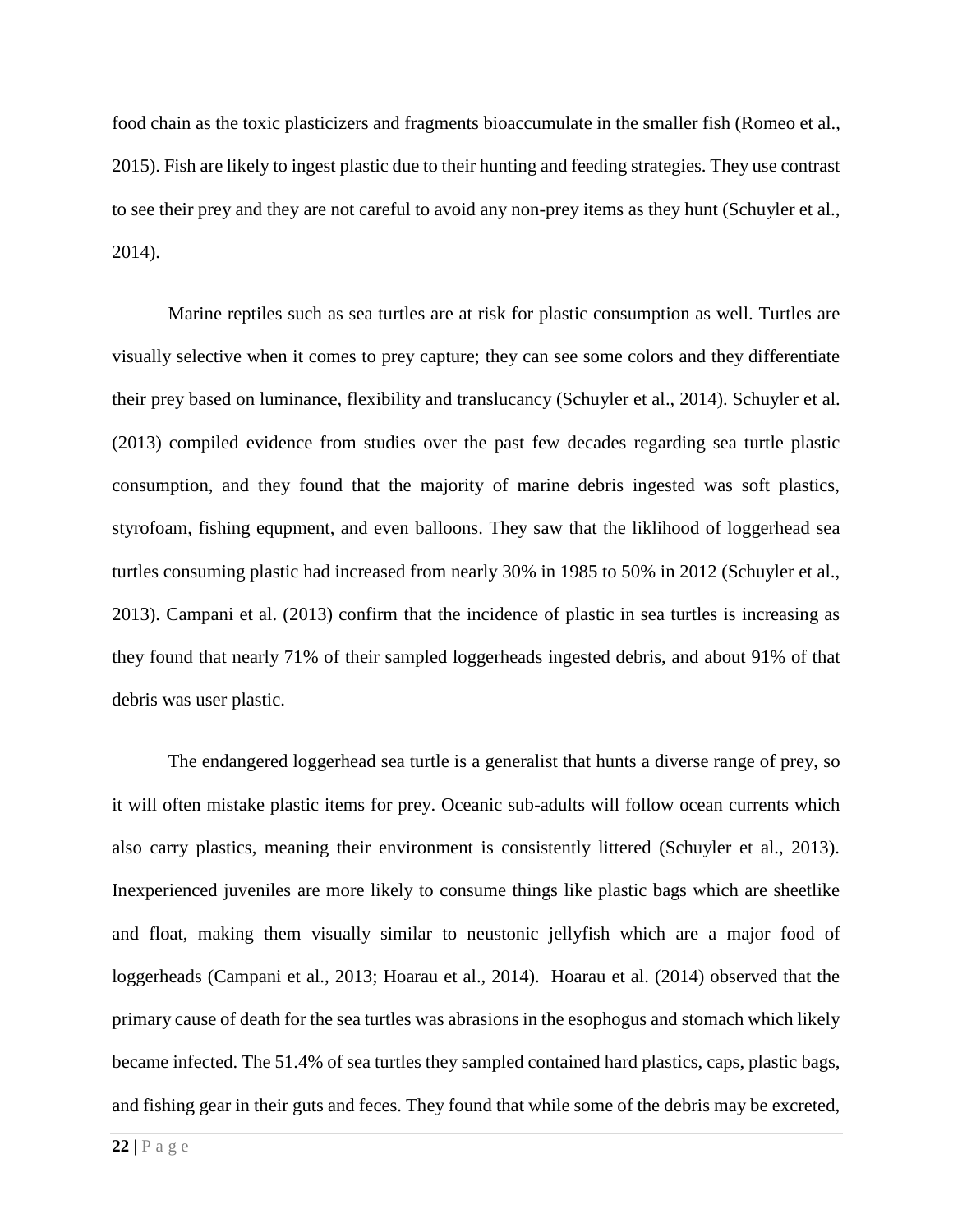it most likely obstructs the bowels or causes ulcerations and injuries while it is inside the turtle. While the debris is not always lethal, its plasticizers may still impact the endocrine system, development, and reproductivity of the sea turtle, thus affecting the entire population (Campani et al., 2013; Hoarau et al., 2014). Chemicals such as bisphenol-A (BPA) are not excretable and will biomagnify through the food chain if the oranism that originally consumed the plastic is eaten (Campani et al., 2013).

Marine mammals also ingest marine debris; there are at least 26 species of cetaceans that have been documented with ingestion of plastic debris (Denuncio et al., 2011). Di Beneditto & Ramos (2014) observed that the stomach contents of two species of dolphin contained nylon yarn fragments and flexible plastics which were likely found in the sediment where they hunted. Denuncio et al. (2011) noticed that 28.1% of Franciscana dolphins had plastic in their digestive system, including cellophane bands, bags, rubber, and hard plastic fragments. Figure 8 breaks down the types of macroplastics seen ingested by Franciscana dolphins in that study. The proportion of estuarine dolphins ingesting plastic was greater than that of oceanic dolphins (Denuncio et al., 2011). Much like the sea turtle, juveniles were also more likely to ingest plastics, as they are more inexperienced in hunting. But it is important to note that because these cetaceans use echolocation along with vision to hunt, it is unlikely that visual mistakes are the only cause of ingestion (Secchi & Zarzur, 1999). Dolphins are incredibly curious and playful creatures; they probably approach the plastic to get a better look and feel for what it is (Denuncio et al., 2011).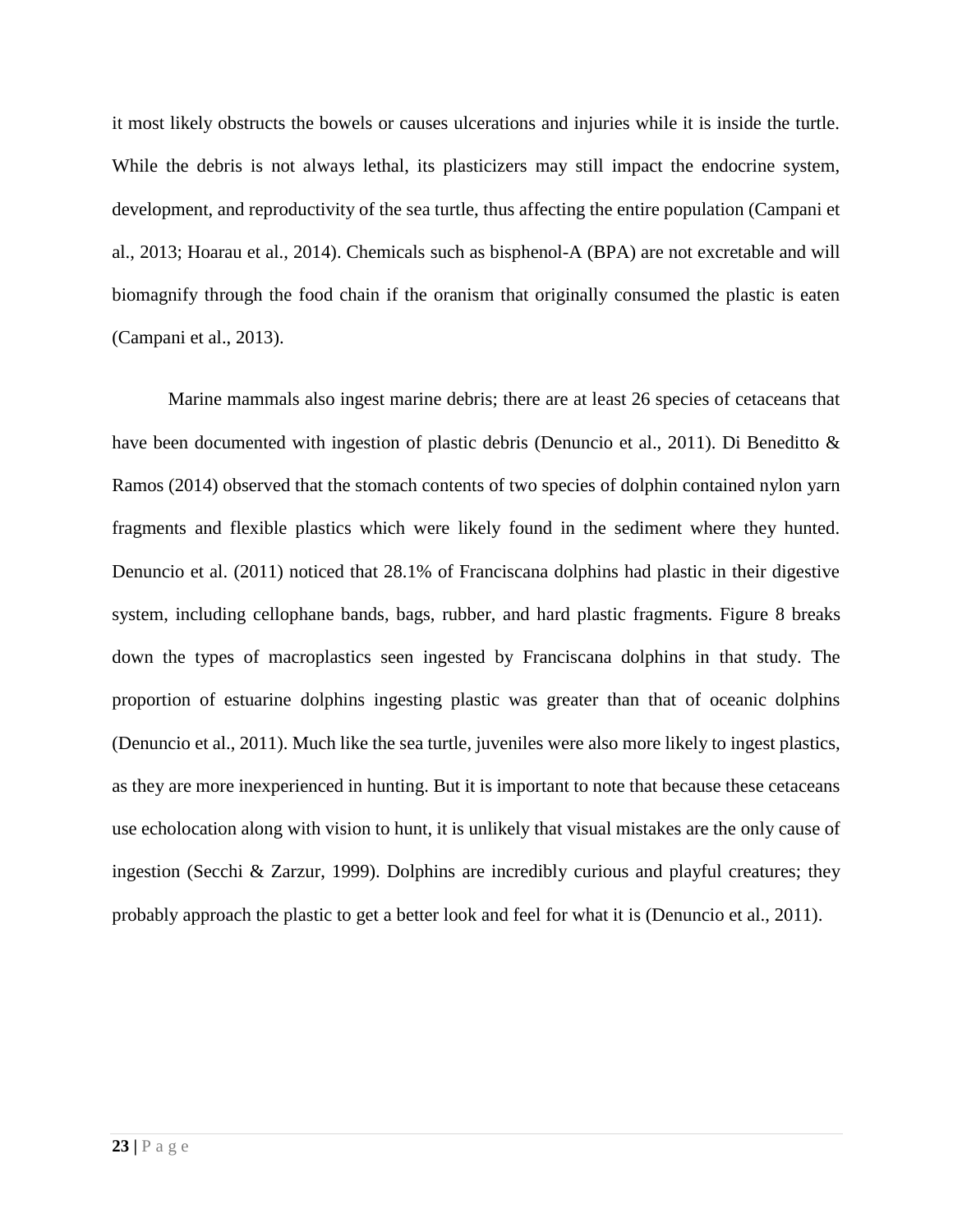

Secchi & Zarzur (1999) published a note about a Blainville's beaked whale that they found washed up with blue plastic bundles in its stomach. Interestingly, the whale's stomach contained only the plastic and no food, meaning that the whale had a "false sense of satiation [which] reduced [the] whale's appetite and meal size" (Secchi & Zarzur, 1999). This accidental consumption likely lead to the whale's death. Plastic ingestion, even at low levels, can have sublethal effects, by obstructing the gastronintestinal tract and reducing the feeding stimulus (Denuncio et al., 2011). With this being said, the magnitude of the effects of plastic on marine organisms is not well studied and there is far more work to be done (Di Beneditto & Ramos, 2014).

#### 4.0 Effects on marine ecosystems as a whole

It is not just marine vertebrates which are impacted by the presence of plastic pollution, but ecosystems generally. Plastics can leach their aditives, such as bisphenol-A and nonyphenol, into the marine environment as they slowly degrade (Koelmans et al., 2014). These additives can make their way into the water column, then into the food chain via filterfeeding invertebrates, which are then eaten by the vertebrates and so on, biomagnifying the harmful effects of the nonexcretal chemicals through the food chain (Kühn et al., 2015). These additives pose serious health risks to the individual and can affect its fitness and ability to survive and reproduce. This in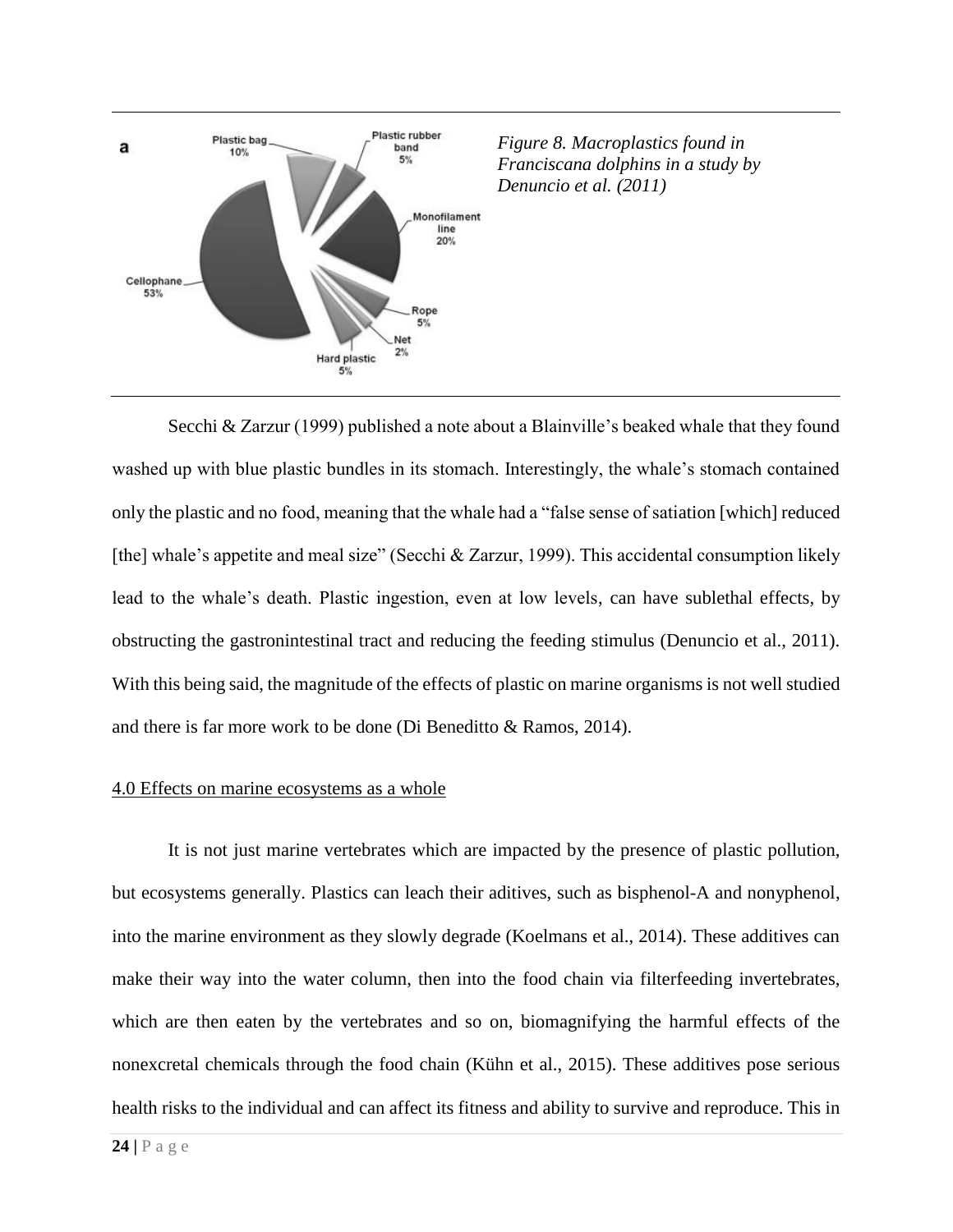turn impacts entire populations and their demography (Kühn et al., 2015). Kühn et al. (2015) suggests that the presence of plastic pollution can even affect coral colonies and therefore highly productive and globally important-reef ecosystems which hundreds of marine vertebrate species rely on as their habitat.

Plastics ingestion and entanglement by marine animals such as seals and whales increase rates of mortality among populations to unsustainable levels and can therefore affect the entire food chain (Williams et al., 2011). Marine vertebrates such as these are commonly keystone species, umbrella species, or flagship species (Zacharias  $\&$  Roff, 2001). Keystone species are often predatory animals which keep populations of other species in check in an ecosystem; they are critical to ecological function and community structure. Umbrella species are organisms whose conservation would save other associated species, similar to how saving a prey item would save its predator. And flagship species are charismatic megafauna which are regularly used as propoganda to get communties to support an issue (Zacharias & Roff, 2001). One can imagine how marine vertebrates such as seabirds, sharks, and dolphins fit these categories.

It has been documented that plastics can travel the oceans, inadvertantly providing habitats for fouling organisms and acting as a vector for microorganisms as well. They may exacerbate the issue of invasive species, as they carry non-natives to new locations around the globe (Kiessling et al., 2015). Gregory (1991) noted that organisms such as bryozoans, algae, annelids, barnacles and even some corals used macroplastics to circulate the oceans and find new ecosystems to inhabit. Invasive species such as these may affect natural populations through competition for resources and shelter. Pathogenic bacteria may also be stored on plastics until it finds a vertebrate host to infect, and so plastic fragments may also cause the spread of disease (Kiessling et al., 2015).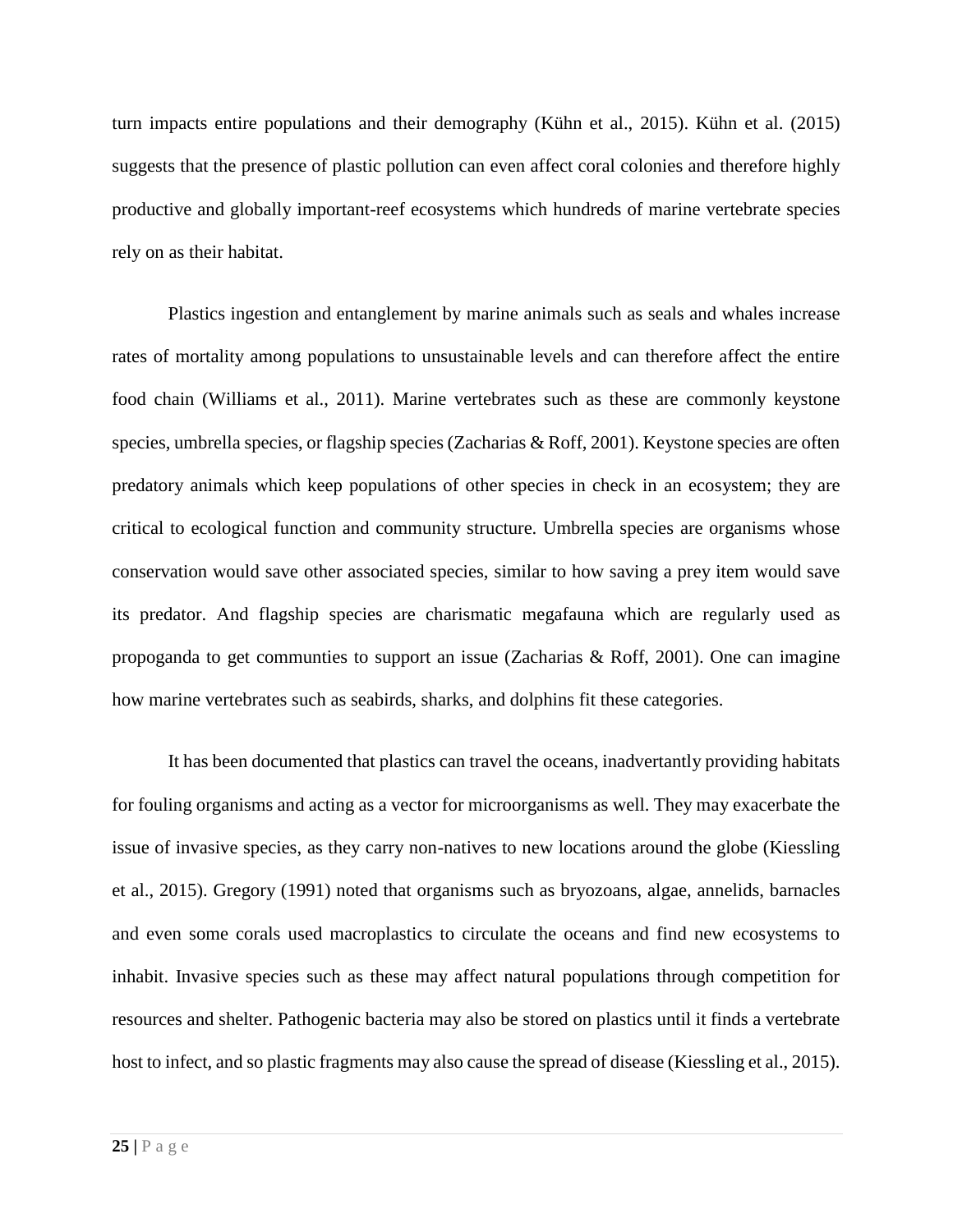#### 4.1 Solutions

The effects of plastic pollution are far-reaching, but there are solutions to reduce the amount of plastic entering our oceans. Moore (2008) suggests beach cleanups to remove plastic waste before it enters the ocean as a simple way for the average citizen to get involved. Government intervention through legislation and taxation could also be helpful (Moore, 2008; Lebreton et al., 2012). Taxing the consumption of plastic beverage containers, banning the use of plastic bags, or implementing more responsible techniques for waste management would all impede the flow of plastics into the marine environment. Large scale reycling practices at consumer and commercial levels are suggestons to reduce the amount of waste generated (Moore, 2008; Ryan et al., 2009). The Natural Resources Defense Council, or NRDC, suggests using ecofriendly products which are made of natural fibers and are biodegradable (NRDC, 2016). But the most effective solution would be to educate all people on the issue of plastic pollution and the problems it poses to all marine organisms. When citizens are more educated on the issue, they become more resposible consumers. People should be encouraged to reduce the amount of plastic they consume, reuse what items they can, and recycle what they cannot reuse. If all of these suggestions become reality, they would certainly benefit the natural and productive oceanic ecosystems we require for life on earth.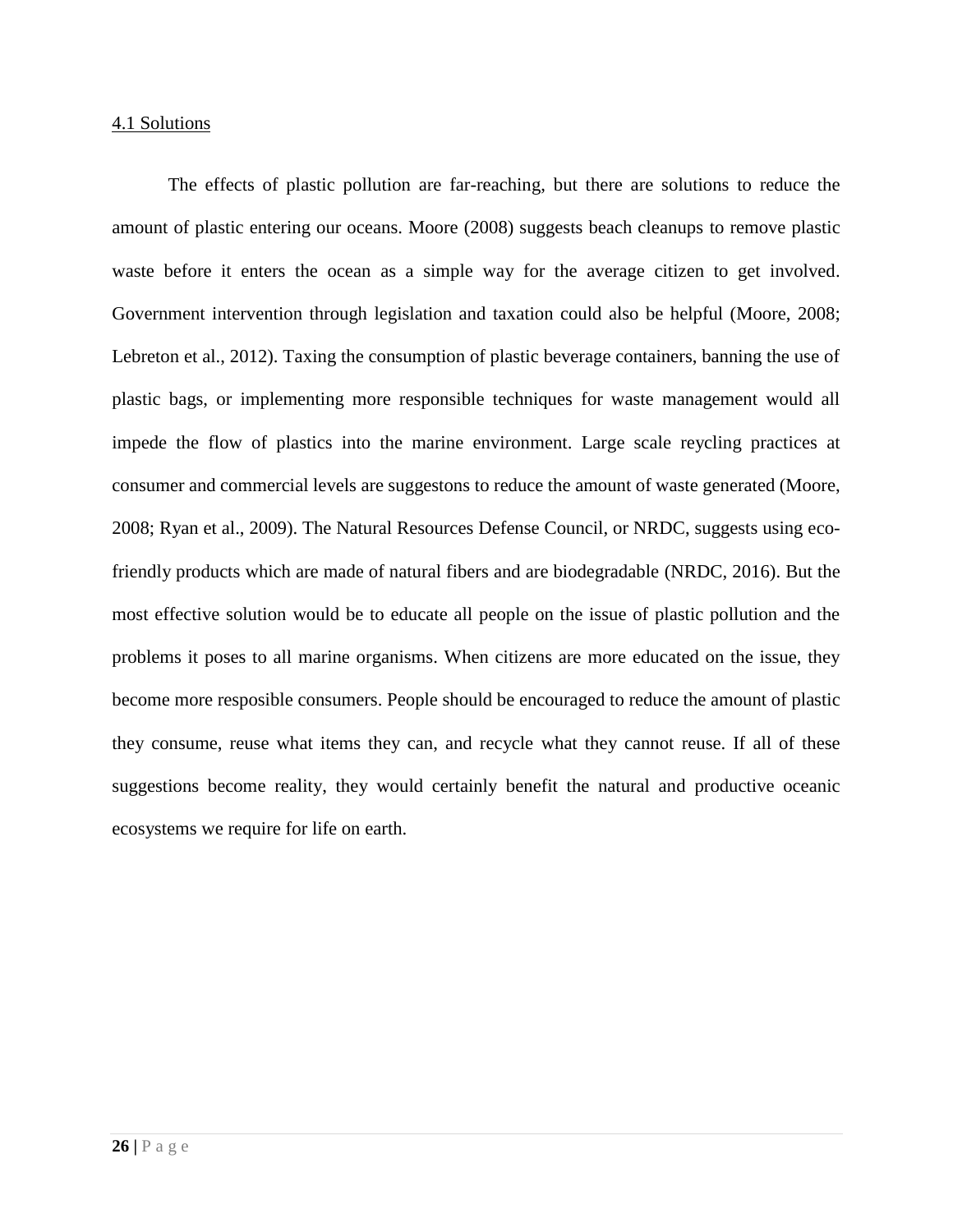# **References**

- Allen, R., Jarvis, D., Sayer, S., & Mills, C. (2012). Entanglement of grey seals *Halichoerus grypus* at a haul out site in Cornwall, UK. *Marine Pollution Bulletin, 64*(12), 2815.
- Arnould, J., & Croxall, J. (1995). Trends in entanglement of Antarctic fur seals (*Arctocephalus gazella*) in man-made debris at South Georgia. *Marine Pollution Bulletin, 30*(11), 707.
- Avissar, Y., Choi, J., DeSaix, J., Jurukovski, V., Wise, R., & Rye, C. (2012). *Biology*. Rice University: OpenStax.
- Barnes, D., Galgani, F., Thompson, R., & Barla, M. (2009). Accumulation and fragmentation of plastic debris in global environments. *Philosophical Transactions of the Royal Society, 364*, 1985. doi:10.1098/rstb.2008.0205
- Bergmann, M., Gutow, L., & Klages, M. (2015). *Marine Anthropogenic Litter.* Springer Open. doi:10.1007/978-3-319-16510-3\_1
- Campani, T., Baini, M., Giannetti, M., Cancelli, F., Mancusi, C., Serena, F., Marsili, L., Casini, S., Fossi, M. (2013). Presence of plastic debris in loggerhead turtle stranded along the Tuscany coasts of the Pelagos sanctuary for Mediterranean marine mammals (Italy). *Marine Pollution Bulletin, 74*(1), 225. doi:10.1016/j.marpolbul.2013.06.053
- Choy, C., & Drazen, J. (2013). Plastic for dinner? observations of frequent debris ingestion by pelagic predatory fishes from the central north pacific. *Marine Ecology Progress Series, 485*, 155. doi:10.3354/meps10342
- Davison, P., & Asch, R. (2011). Plastic ingestion by mesopelagic fishes in the North Pacific Subtropical Gyre. *Marine Ecology Progress Series, 432*, 173. doi:10.3354/meps09142
- de Souza Petersen, E., Krüger, L., Dezevieski, A., Petry, M., & Montone, R. (2016). Incidence of plastic debris in sooty tern nests: A preliminary study on Trindade Island, a remote area of Brazil. *Marine Pollution Bulletin,105*(1), 373. doi:10.1016/j.marpolbul.2016.02.036.
- Denuncio, P., Bastida, R., Dassis, M., Giardino, G., Gerpe, M., & Rodríguez, D. (2011). Plastic ingestion in franciscana dolphins, *Pontoporia blainvillei* (Gervais and d'Orbigny, 1844), from Argentina. *Marine Pollution Bulletin,* doi:10.1016/j.marpolbul.2011.05.003
- Derraik, J. (2002). The pollution of the marine environment by plastic debris: A review. *Marine Pollution Bulletin, 44*(9), 842. doi:10.1016/S0025-326X (02)00220-5
- Di Beneditto, A., & Ramos, R. (2014). Marine debris ingestion by coastal dolphins: What drives differences between sympatric species? *Marine Pollution Bulletin, 83*(1), 298. doi:10.1016/j.marpolbul.2014.03.057
- Eriksen, M., Lebreton, L., Carson, H., Thiel, M., Moore, C., Borerro, J., Galgani, F., Reisser, J. (2014). Plastic pollution in the world's oceans: more than 5 trillion plastic pieces weighing over 250,000 tons afloat at sea. *PLOS One, 9*(12) doi:10.1371/ journal.pone.0111913
- Eriksen, M., Maximenko, N., Thiel, M., Cummins, A., Lattin, G., Wilson, S., Hafner, J., Zellers, A., Rifman, S. (2013). Plastic pollution in the South Pacific Subtropical Gyre. *Marine Pollution Bulletin, 68*(1), 71. doi:10.1016/j.marpolbul.2012.12.021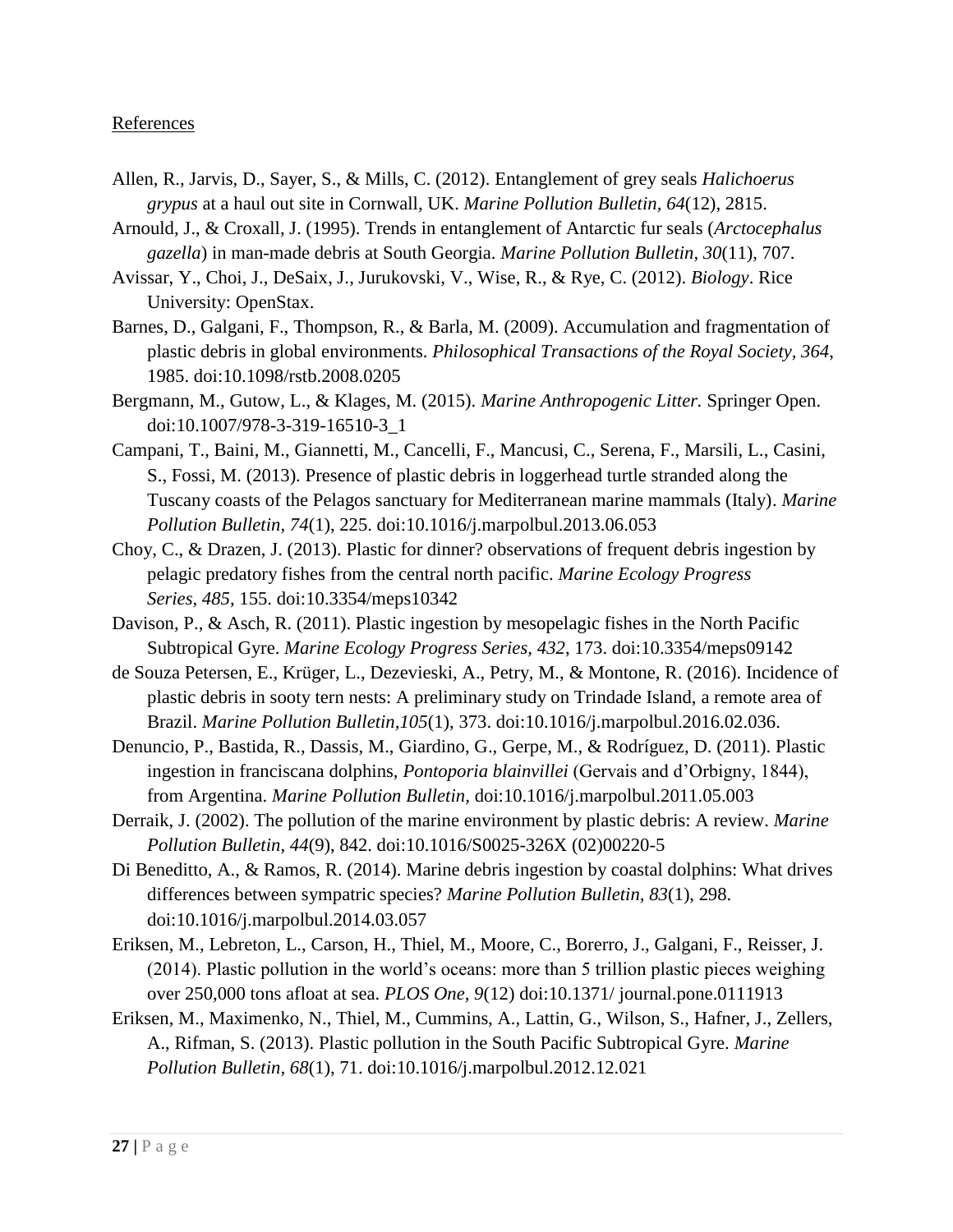- Gregory, M. (1991). The hazards of persistent marine pollution: drift plastics and conservation islands. *Journal of the Royal Society of New Zealand, 21*(2), 83. doi:10.1080/03036758.1991.10431398
- Hanni, K., & Pyle, P. (2000). Entanglement of pinnipeds in synthetic materials at south-east Farallon Island, California, 1976-1998. *Marine Pollution Bulletin, 40*(12), 1076.
- Hoarau, L., Ainley, L., Jean, C., & Ciccione, S. (2014). Ingestion and defecation of marine debris by loggerhead sea turtles, C*aretta caretta*, from by-catches in the south-west Indian ocean. *Marine Pollution Bulletin, 84*(1), 90. doi:10.1016/j.marpolbul.2014.05.031
- Howell, E., Bograd, S., Morishige, C., Seki, M., & Polovina, J. (2012). On North Pacific circulation and associated marine debris concentration. *Marine Pollution Bulletin, 65*, 16. doi:10.1016/j.marpolbul.2011.04.034
- Jambeck, J., Geyer, R., Wilcox, C., Siegler, T., Perryman, M., Andrady, A., Narayan, R., Law, K. (2015). Plastic waste inputs from land into the ocean. *Science, 347,* (6223), 768. doi:10.1126/science.1260352
- Kiessling, T., Gutow, L., & Thiel, M. (2015). Marine litter as habitat and dispersal vector. M. Burgmann, L. Gutow & M. Klages (Eds.), In *Marine Anthropogenic Litter* (pp. 141). New York, NY: Springer Open.
- Koelmans, A., Besseling, E., & Foekema, E. (2014). Leaching of plastic additives to marine organisms. *Environmental Pollution, 187*, 49. doi:10.1016/j.envpol.2013.12.013
- Kühn, S., Bravo Rebolledo, E. L., & van Franeker, J. A. (2015). Deleterious effects of litter on marine life. In M. Bergmann, L. Gutow & M. Klages (Eds.), *Marine anthropogenic litter* (pp. 75). New York, NY: Springer Open.
- Laist, D. (1987). Overview of the biological effects of lost and discarded plastic debris in the marine environment. *Marine Pollution Bulletin, 18*(6), 319.
- Laist, D. (1997). Impacts of marine debris: Entanglement of marine life in marine debris including a comprehensive list of species with entanglement and ingestion records. In *Marine Debris* (pp. 99). New York: Springer. doi:10.1007/978-1-4613-8486-1\_10
- Lavers, J., Bond, A., & Hutton, I. (2014). Plastic ingestion by flesh-footed shearwaters (*puffins carneipes*): Implications for fledgling body condition and the accumulation of plasticderived chemicals. *Environmental Pollution, 187*, 124. doi:10.1016/j.envpol.2013.12.020
- Lebreton, L. C. -M., Greer, S. D., & Borrero, J. C. (2012). Numerical modelling of floating debris in the world's oceans. *Marine Pollution Bulletin, 64, 653.*
- Maui Nui Marine Resource Council. (2016). Sharkastics. Retrieved from mauireefs.org
- Moore, C. (2008). Synthetic polymers in the marine environment: A rapidly increasing, longterm threat *Environmental Research, 108*(2), 131. doi:10.1016/j.envres.2008.07.025
- Morét-Ferguson, S., Law, K., Proskurowski, G., Murphy, E., Peacock, E., & Reddy, C. (2010). The size, mass, and composition of plastic debris in the western north Atlantic Ocean. *Marine Pollution Bulletin, 60*(10), 1873. doi:10.1016/j.marpolbul.2010.07.020
- NOAA. (2011). What we know about: Plastic marine debris. Retrieved from <http://marinedebris.noaa.gov/info/plastic.html>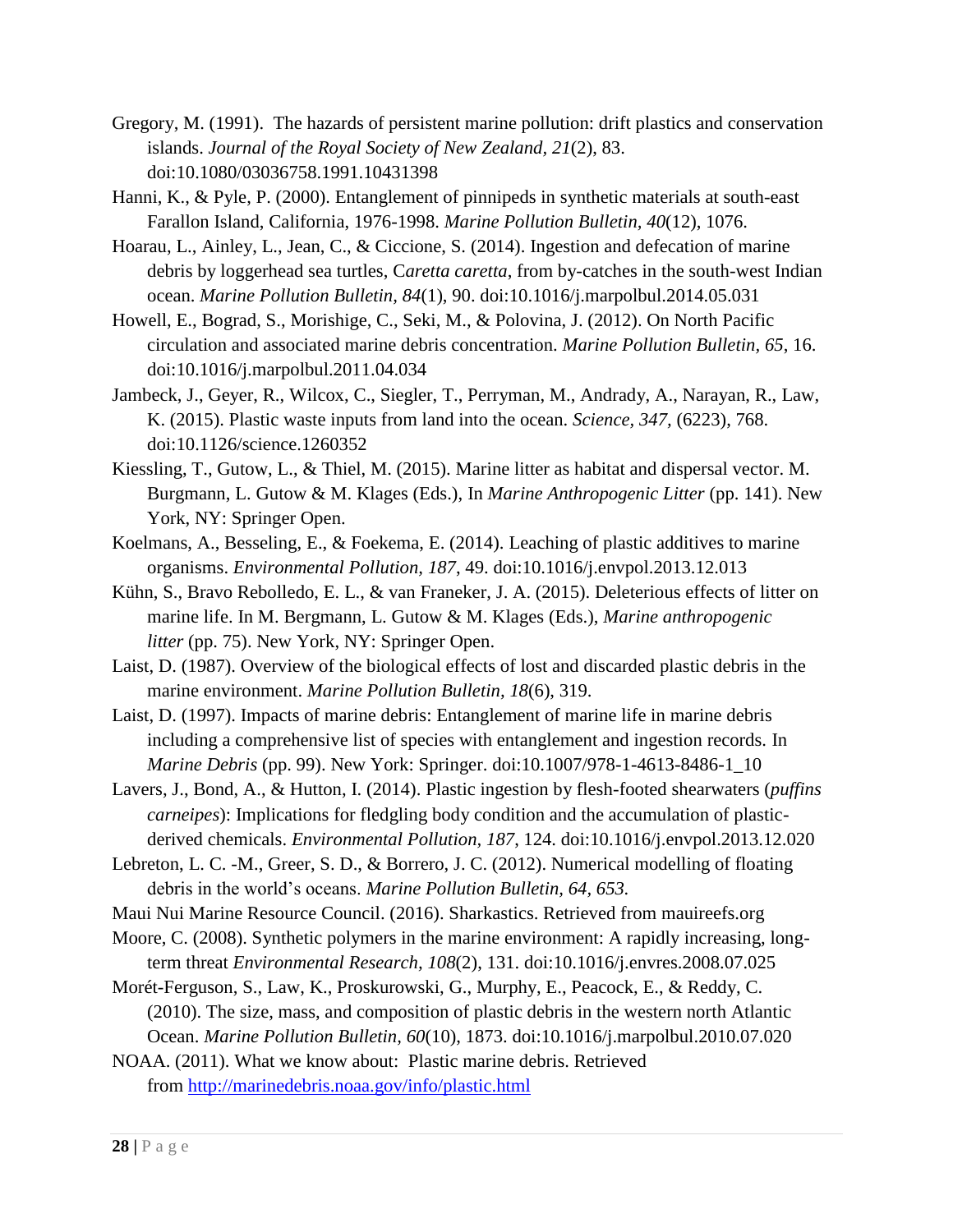- NOAA. (2014). *Entanglement of marine species in marine debris with an emphasis on species in the united states.* Silver Spring, Maryland: NOAA.
- NOAA. (2016). How debris accumulates. Retrieved from [https://marinedebris.noaa.gov/movement/howdebrisaccumulates](https://marinedebris.noaa.gov/movement/how%C2%ADdebris%C2%ADaccumulates)
- Natural Resources Defense Council. (2016). 10 ways to reduce plastic pollution. Retrieved from https://www.nrdc.org/stories/10-ways-reduce-plastic-pollution
- Pruter, A. T. (1987). Sources, quantities, and distribution of persistent plastics in the marine environment. *Marine Pollution Bulletin, 18*(6), 305.
- Quayle, D. (1992). Plastics in the marine environment: Problems and solutions. *Chemistry and Ecology, 6*(1), 69.
- Raum-Suryana, K., Jemisonb, L., & Pitcherc, K. (2016). Entanglement of Steller sea lions (*Eumetopias jubatus*) in marine debris: Identifying causes and finding solutions. *Marine Pollution Bulletin, 58*(10), 1487. doi:10.1016/j.marpolbul.2009.06.004
- Reisser, J., Shaw, J., Wilcox, C., Hardesty, B., Proietti, M., Thums, M., & Pattiaratchi, C. (2013). Marine plastic pollution in waters around Australia: Characteristics, concentrations, and pathways. *PLOS One.,*doi:10.1371/journal.pone.0080466
- Rios, L., Jones, P., Moore, C., & Narayan, U. (2010). Quantitation of persistent organic pollutants adsorbed on plastic debris from the Northern Pacific Gyre's ''eastern garbage patch''. *Journal of Environmental Monitoring,12*(12), 2189. doi:10.1039/c0em00239a
- Romeo, T., Pietro, B., Pedà, C., Consoli, P., Andaloro, F., & Fossic, M. (2015). First evidence of presence of plastic debris in stomach of large pelagic fish in the Mediterranean Sea. *Marine Pollution Bulletin, 95*(1), 358. doi:10.1016/j.marpolbul.2015.04.048
- Ryan, P., Moore, C., van Franeker, J., & Moloney, C. (2009). Monitoring the abundance of plastic debris in the marine environment. *Philosophical Transactions of the Royal Society, 364*, 1999. doi:10.1098/rstb.2008.0207
- Sazima, I., Gadig, O., Namora, R. C., & Motta, F. S. (2002). Plastic debris collars on juvenile carcharhinid sharks (*rhizoprionodon lalandii*) in southwest Atlantic. *Marine Pollution Bulletin, 44*(10), 1149. doi:10.1016/S0025-326X(02)00141-8
- Schuyler, Q., Hardesty, B., Wilcox, C., & Townsend, K. (2013). Global analysis of anthropogenic debris ingestion by sea turtles. *Conservation Biology, 28*(1), 129. doi:10.1111/cobi.12126
- Schuyler, Q., Wilcox, C., Townsend, K., Hardesty, B., & Marshall, N. (2014). Mistaken identity? visual similarities of marine debris to natural prey items of sea turtles. *BMC Ecology, 14*(14) doi:10.1186/1472-6785-14-14
- Secchi, E., & Zarzur, S. (1999). Plastic debris ingested by a Blainville's beaked whale, *Mesoplodon densirostris*, washed ashore in brazil. *Aquatic Mammals, 25*(1), 21.
- UNEP. (2009). *Marine litter: A global challenge.* Nairobi: United Nations Environment Programme.
- U.S. EPA. (2015). How do I recycle?: Common recyclables. Retrieved from <https://www.epa.gov/recycle/how-do-i-recycle-common-recyclables>